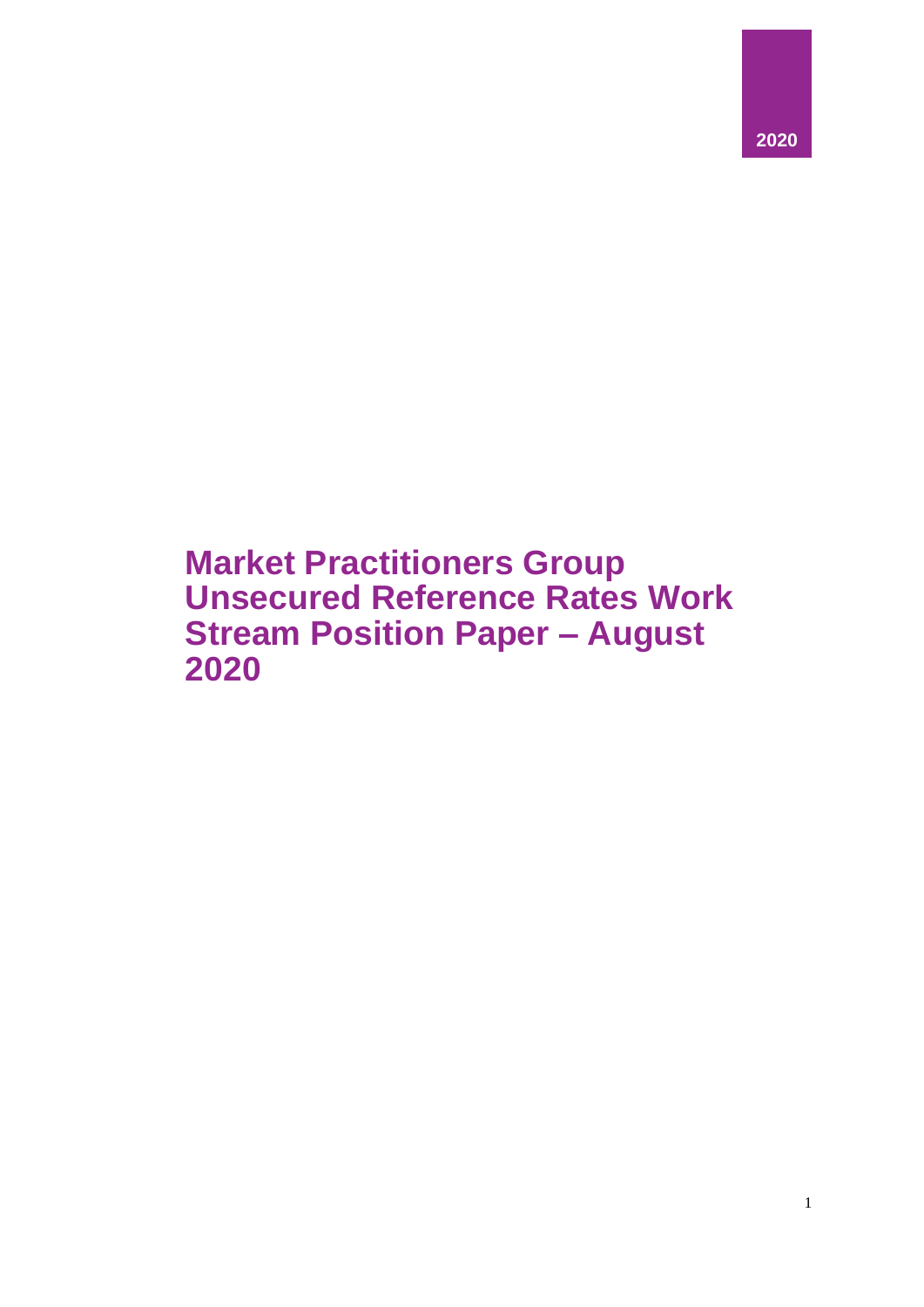# Contents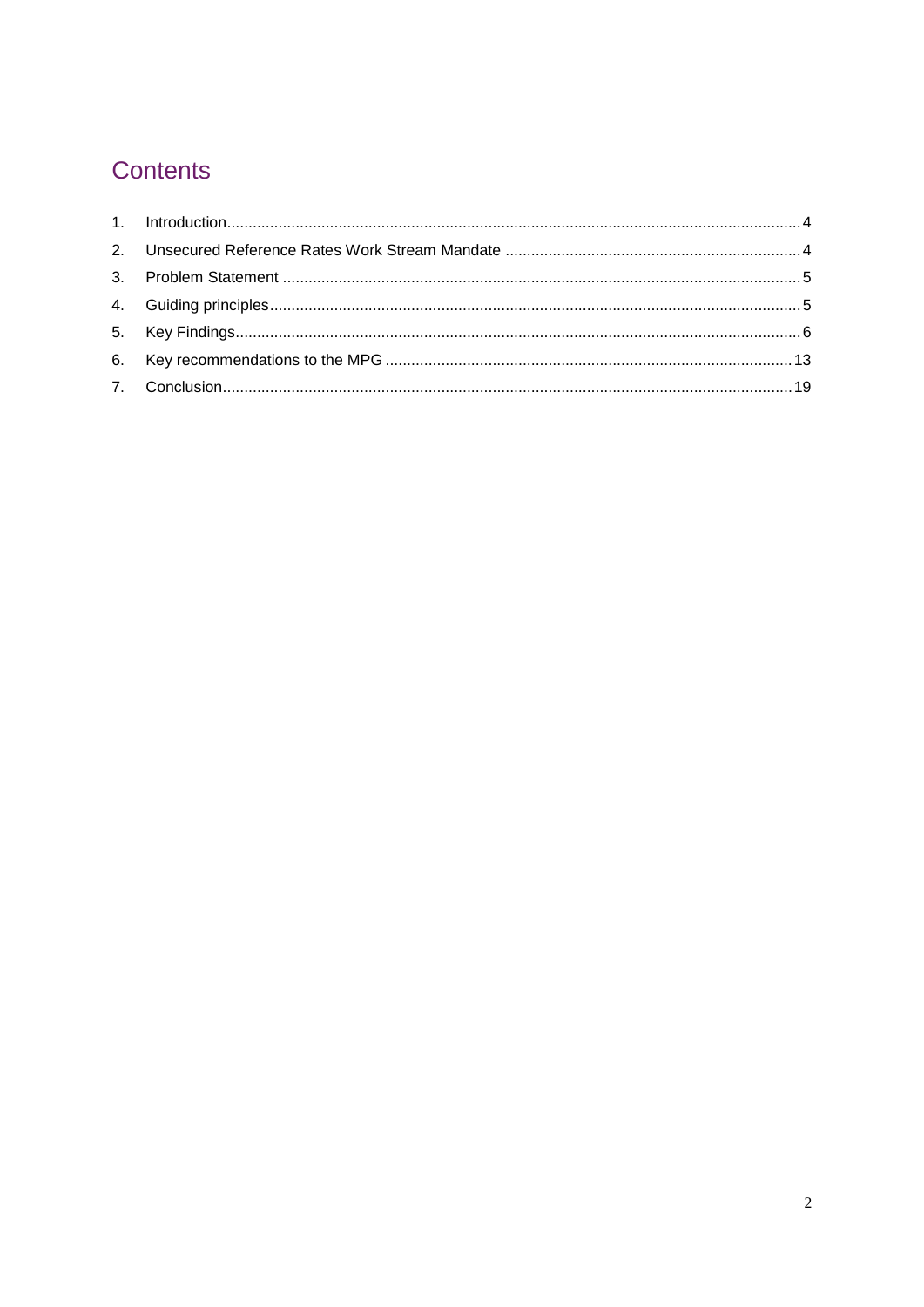# **Abbreviations**

| <b>ASISA</b>   | The Association for Savings and Investment South<br>Africa  |
|----------------|-------------------------------------------------------------|
| <b>ACTSA</b>   | Association of Corporate Treasurers of South Africa         |
| <b>EURIBOR</b> | Euro Interbank Offered Rate                                 |
| <b>FMLG</b>    | <b>Financial Markets Liaison Group</b>                      |
| <b>FSCA</b>    | <b>Financial Sector Conduct Authority</b>                   |
| <b>FRN</b>     | <b>Floating Rate Note</b>                                   |
| <b>FSB</b>     | <b>Financial Stability Board</b>                            |
| <b>HQLA</b>    | <b>High Quality Liquid Assets</b>                           |
| <b>IBOR</b>    | Interbank offer rates                                       |
| <b>IOSCO</b>   | <b>International Organization for Securities Commission</b> |
| <b>JIBAR</b>   | Johannesburg Interbank Average Rate                         |
| <b>JSE</b>     | Johannesburg Stock Exchange (JSE Ltd)                       |
| <b>LCR</b>     | <b>Liquidity Coverage Ratio</b>                             |
| <b>LIBORS</b>  | London Interbank Bank Offer Rates                           |
| <b>MPG</b>     | <b>Market Practitioners Group</b>                           |
| <b>NCD</b>     | <b>Negotiable Certificates of Deposit</b>                   |
| <b>NSFR</b>    | <b>Net Stable Funding Ratio</b>                             |
| <b>OSSG</b>    | <b>Official Sector Steering Group</b>                       |
| <b>SABOR</b>   | South African Benchmark Overnight Rate                      |
| <b>SARB</b>    | South African Reserve Bank                                  |
| <b>SOFR</b>    | <b>Secured Overnight Financing Rate</b>                     |
| <b>STEFI</b>   | <b>Short-Term Fixed-Interest Index</b>                      |
| <b>TIBOR</b>   | <b>Tokyo Interbank Offered Rate</b>                         |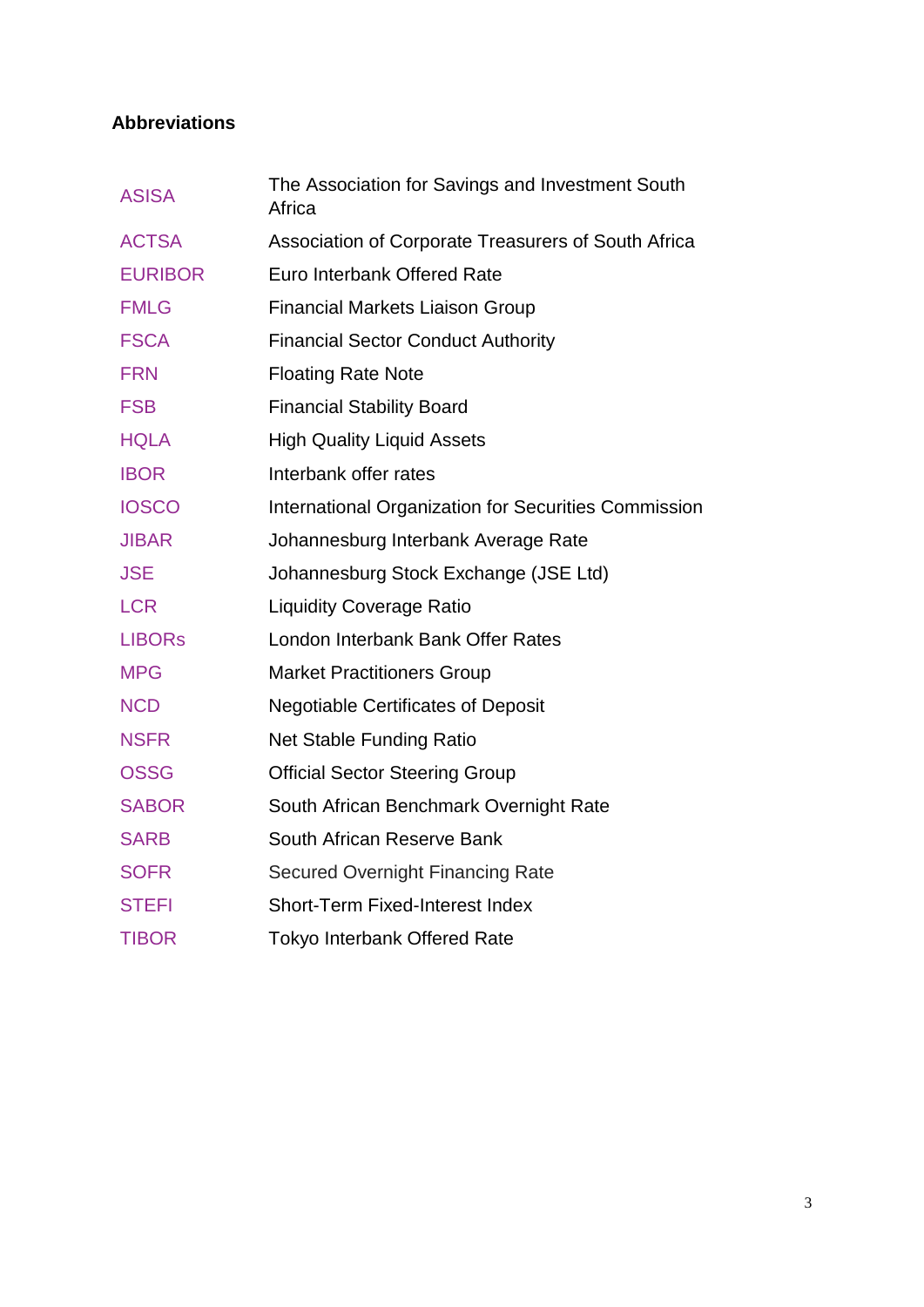# <span id="page-3-0"></span>**1. Introduction**

The process of reforming interest rate benchmarks in South Africa has been multifaceted. A *Consultation paper on selected interest rate benchmarks in South Africa*, which contained proposals by the South African Reserve Bank (SARB) on the proposed reform of interest rate benchmarks in South Africa, was published in August 2018. This was followed by the *Report on stakeholder feedback on the reform of interest rate benchmarks in South Africa,* published in May 2019, which captured the outcome of a public consultation process and responses to the SARB proposals contained in the consultation paper. Parallel to the consultation process, the SARB established a Market Practitioners Group (MPG), which is a joint public and private sector body, comprised of representatives of the SARB, the Financial Sector Conduct Authority (FSCA), and other senior professionals representing different market interest groups active in the domestic financial markets. The MPG is chaired by SARB Deputy Governor: Markets and International.

The primary purpose of the MPG is to facilitate decisions on the choice of interest rates to be used as *reference rates* for financial contracts in South Africa, as well as to provide input to the SARB and the FSCA on the operationalisation of the interest rate benchmark proposals as contained in the Consultation Paper. The MPG duly established work streams to execute its mandate. The initial task of these work streams was to recommend to the MPG preferred choices of alternative reference rates, building on the recommendations made by the SARB.

# <span id="page-3-1"></span>**2. Unsecured Reference Rates Work Stream Mandate**

The Unsecured Reference Rates Work Stream was constituted by the Market Practitioners Group (MPG) in 2019, as part of several industry work streams established to inform the course of interest rate benchmark reform in South Africa.

The work stream was mandated to make final recommendations to the MPG relating to the choice and design of reformed interest rate benchmarks in South Africa that include bank credit risk (i.e. are risk based); the choice of interest rate benchmark administrators and calculation agents; and to produce a statement of compliance of the proposed interest rate benchmarks to the International Organization of Securities Commissions (IOSCO) principles for financial benchmarks.

The Unsecured Reference Rate Work Stream comprises representatives from the Domestic Banking sector, the Association for Savings and Investment (ASISA), the Association of Corporate Treasurers of South Africa (ACTSA), South African Insurance Sector and the South African Reserve Bank (SARB). The composition of the work stream is intended to ensure that the diversity of industry participants and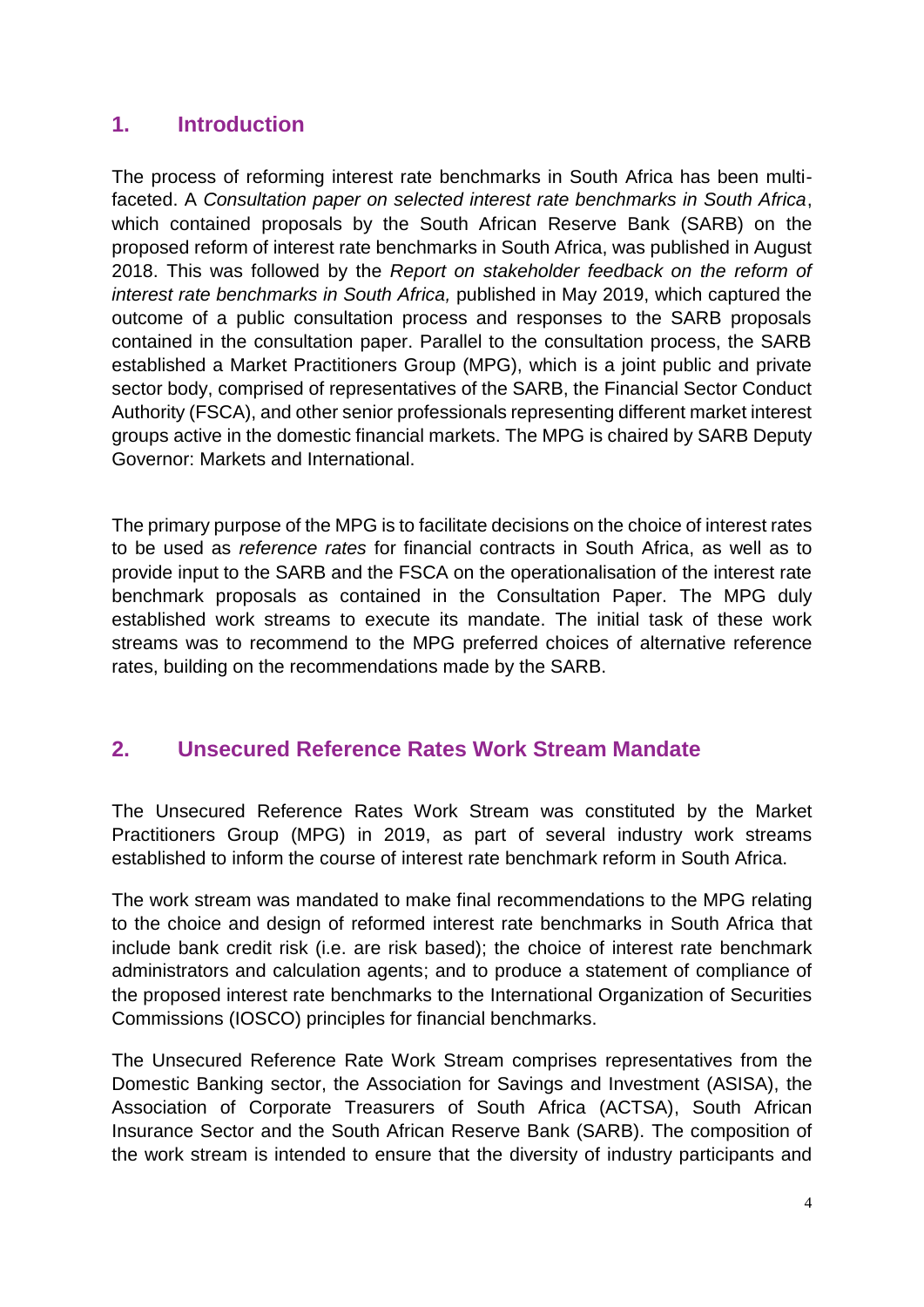perspectives is leveraged to inform the future trajectory of risk-based reference rates for South Africa.

# <span id="page-4-0"></span>**3. Problem Statement**

Regulators across the globe have expressed concerns relating to the lack of transparency in relation to how the various IBORs (Interbank Offered Rates) are being determined. The risk that many IBORs could be found to no longer represent the underlying market it is meant to measure, due particularly to a lack of underlying primary and secondary market activity, raises questions as to their long term sustainability as benchmark reference rates that underpin vast volumes of financial market contracts. A number of jurisdictions have therefore started to prepare for the cessation of their IBORs in favor of alternative reformed risk free reference rates.

In South Africa similar concerns have been expressed by the South African Reserve Bank (SARB) in relation to the various tenors of the Johannesburg Interbank Average Rates (JIBARs). In particular the 3 month JIBAR reference rate, which serves as the benchmark reference rate of choice for financial market contracts, which lacks meaningful primary market transactional activity.

The Unsecured Reference Rates Work Stream was tasked primarily to solve for credible alternatives to the JIBARs, failing which to establish interim measures to strengthen the JIBARs whilst suitable alternative reformed risk free/near risk free reference rates are developed for the South African financial markets. The work stream was furthermore tasked with recommending additional benchmark rates to enhance the level of transparency in the South African money markets and strengthen market insights into monetary policy transmission dynamics and serve the regulatory interest of maintaining financial market stability should vulnerabilities emerge.

This paper sets out the recommendations of the Unsecured Reference Rates Work Stream for consideration by the MPG. The recommendations pertain to the reform of JIBAR, as well as to the choice and design of alternative unsecured interest rate benchmarks that will form part of the expanded suite of benchmarks that the SARB is developing. The SARB, in addition to the recommendations of the Unsecured Reference Rates Work Stream, has provided its own views on the findings and recommendations of the Unsecured Reference Rates Work Stream.

# <span id="page-4-1"></span>**4. Guiding principles**

The IOSCO principles for financial benchmarks has become a global standard for assessing the credibility of benchmark reform efforts across jurisdictions (see outline in Annexure 1). The Unsecured Reference Rates Work Stream used these principles as a key barometer for assessing the appropriateness of recommendations for the South African marketplace.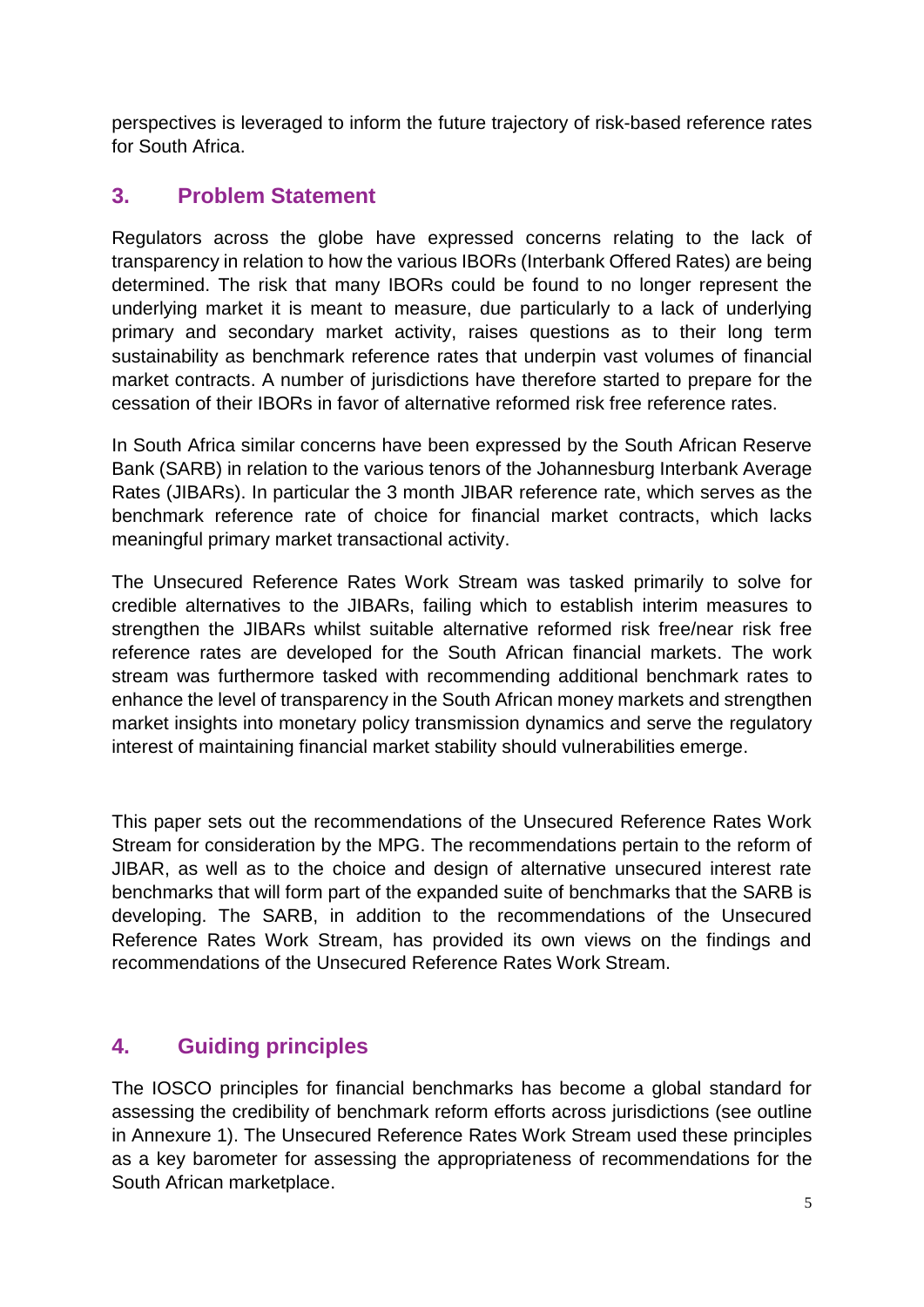The money market activity underpinning the JIBARs was also revisited to assess the credibility of the market interest underpinning South Africa's existing rates (see Annexure 2), which is in stark contrast to the lack of underlying market interest in the case of many of the IBORs.

The work stream also considered the emergence of single and multiple rate regimes globally (see Annexure 3), with the latter requiring certain jurisdictions to strengthen the degree of IOSCO compliance on existing IBORs given the lack of suitable risk free/near risk free alternative reference rates and/or sufficient market development thereof to formalize transition timelines.

Lastly, the work stream also recognized the need to consider the implementation of new benchmark rates that improve transparency in the South African Money Markets to promote greater market transparency and to enhance the depth of systemic monitoring tools available to regulators in the interest of maintaining long term financial stability.

# <span id="page-5-0"></span>**5. Key Findings**

The work stream members debated various aspects of benchmark reforms ranging from the recommendations contained in the SARB consultation paper published in 2018, the industries feedback relating thereto, global developments, foreign regulations and market infrastructure.

Hybrid-JIBAR, as recommended in the SARB consultation paper, was the only possible market alternative that met the data sufficiency requirement of IOSCO as it captured all money market deposit transactions. However, the following key findings were observed:

# **Key Finding 1**

# **Hybrid-JIBAR is not a viable alternative to JIBAR for South Africa.**

The SARB's 2018 consultation paper recommended the formulation of a new benchmark which consolidates all non-bank financial institution (NBFI) deposit transactions as well as NCDs to formulate a reformed Hybrid JIBAR that is underpinned by increased transactional activity. The work stream found that while this recommendation would introduce greater transaction volumes, there are numerous factors that compromise this approach, which include:

- Commingling liquid tradable money market paper with non-tradable fixed deposits which embed pricing incentives.
- Fixed deposit transactions often reflect relationship pricing aspects that introduces unpredictable volatility in the aggregation of rates.

The consequence of these two aspects is a set of new reformed rates that are significantly more volatile and unpredictable (see Graph 1). Therefore, while the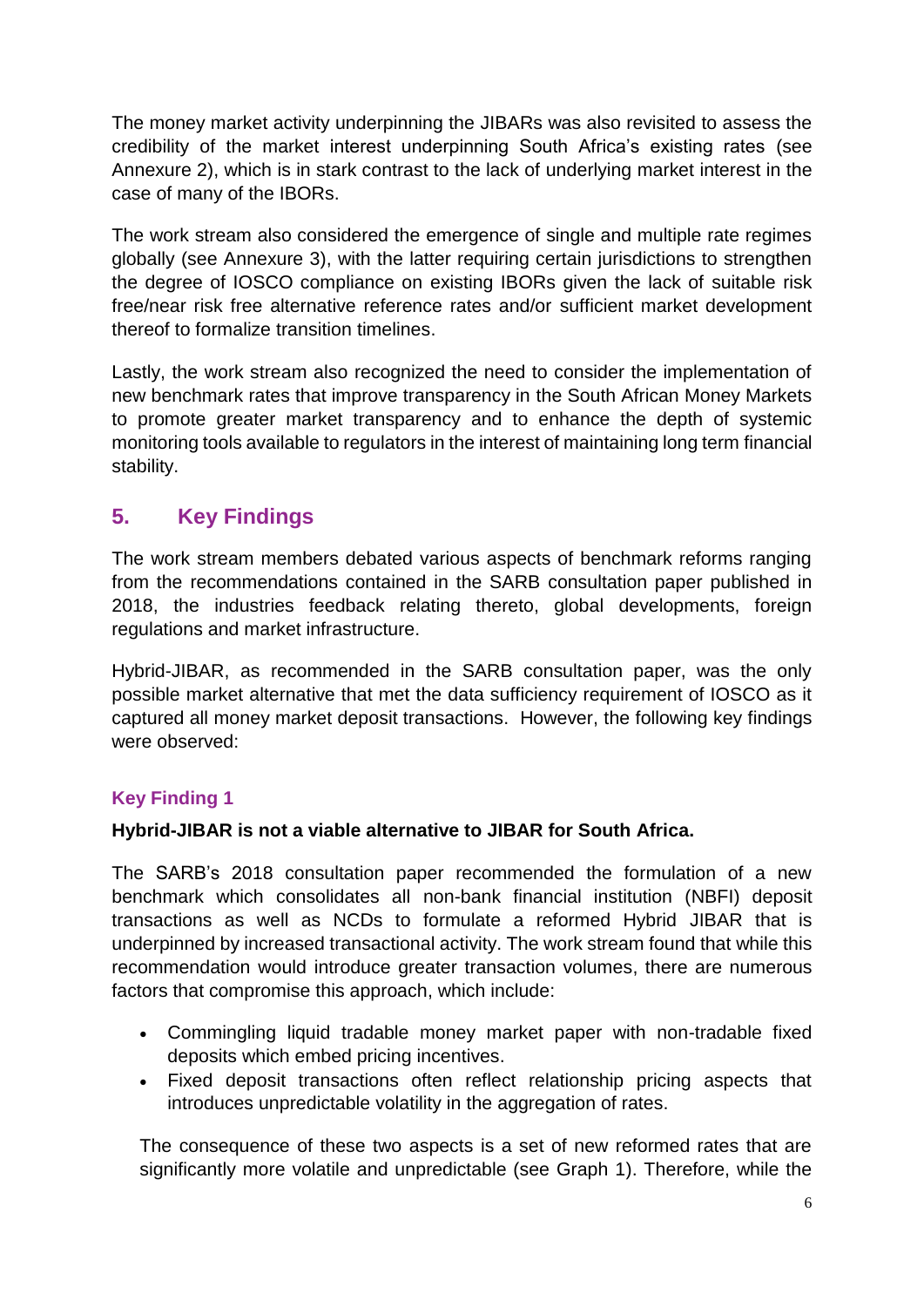Data Sufficiency requirement of IOSCO could be met, such rates would not be viable reference rates for financial transactions as the Benchmark Design requirement of IOSCO would have been compromised. This finding is consistent with industry feedback as depicted in Graphs 2 and 3.



#### *Graph 1 – Volatility in 3M Hybrid-JIBAR*







Annexure 6 highlights the banking sector's wholesale liability make up, which evidences the lack of other wholesale deposit sources beyond NCDs and fixed deposits available for consideration as alternative risk-based reference rates.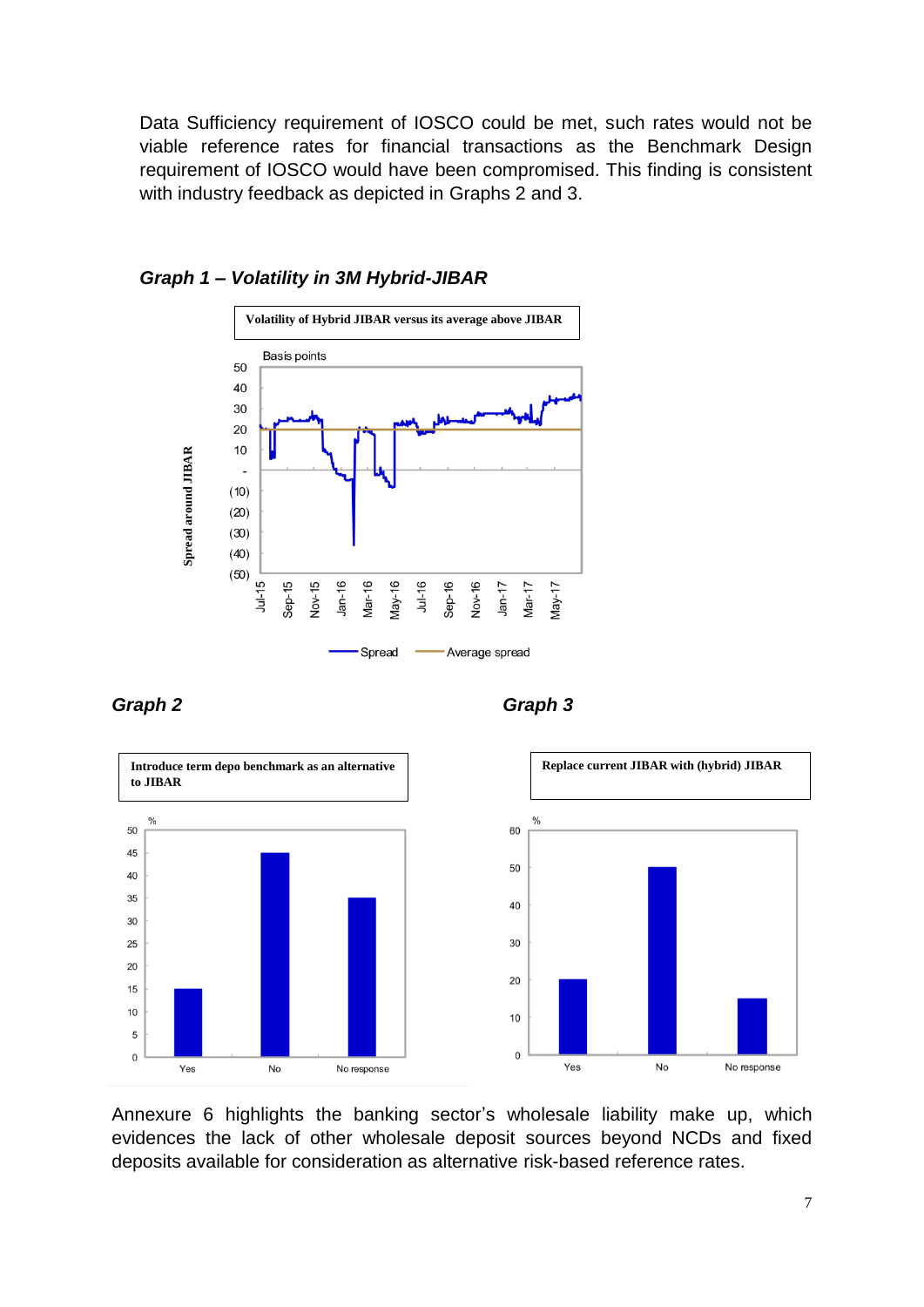Annexure 7 shows the level of IOSCO compliance between the existing JIBARs, Hybrid-JIBAR and a strengthened version of JIBARs as recommended in this position paper. The strengthened JIBAR presents the greatest degree of compliance with the principles.

### **The SARB view on hybrid JIBAR**

The SARB initially recommended hybrid JIBAR as the most viable alternative among those considered at the time of publishing the Consultation Paper in 2018. However, concerns raised during the consultation process, which are similar to the ones being raised by the Unsecured Reference Rates Work Stream, were acknowledged and further interrogated. The SARB accordingly encouraged market participants to consider other alternatives.

The SARB has subsequently recommended that South Africa transitions to a near-risk free rate as a key overnight reference rate. This means that JIBAR will, in future, not be used as a key reference rate for financial contracts in South Africa and the market will require a transition. To avoid a multi-step transition, the SARB has recommended, as an initial step, that the current JIBAR framework, including its governance, be strengthened in order to secure the transition period, while the MPG and its work streams continue their work on operationalising an alternative reference rate. Transition to the alternative reference rate will only take place when the rate is fully functional.

Any measures taken to strengthen the JIBAR framework during the interim phase would need to ensure that the rate is credible and resilient, until full transition takes place. This requirement is in line with the SARB's response to consultation feedback on JIBAR that a solution to the current shortcomings of JIBAR needs to comply with the principles for financial benchmarks developed by the International Organization of Securities Commissions (IOSCO).

# **Key Finding 2**

# **JIBAR does not face any current regulatory equivalence restrictions that would preclude international participation in JIBAR linked financial contracts.**

As developed market central banks establish Benchmark Regulations, such as the European Benchmark Regulations (BMR), they introduce risks to foreign jurisdictions such as South Africa whose benchmark reference rates may not comply with their domestic regulations. In such an event this would prohibit international market participation in JIBAR linked financial transactions.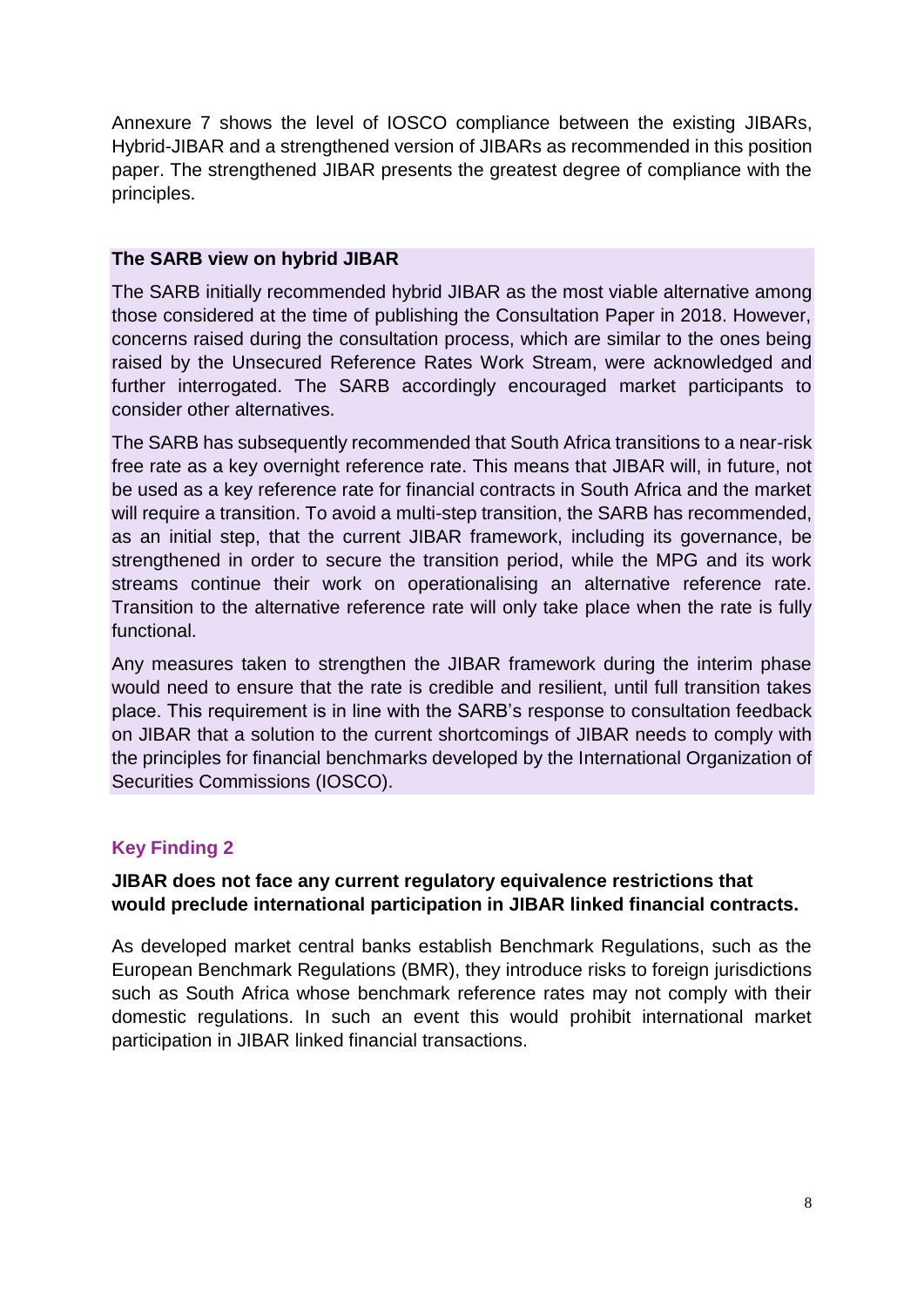The Financial Sector Conduct Authority (FSCA) was requested to consider the European BMR (the only formal developed market regulations<sup>1</sup>) and report back on implications for South Africa.

The FSCA provided the following conclusion:

*"Paragraph (a) of Article 2(2) of the European Benchmarks Regulation (BMR) states that the BMR does not apply to "a central bank". According to the European Securities and Markets Authority (ESMA) the term "a central bank" encompasses both EU central banks (i.e. members of the European System of Central Banks) and non-EU central banks, and therefore the BMR does not apply to EU as well as third country central banks. Benchmarks provided by EU and third country central banks are thus not to be included in the register referred in Article 36 of the BMR but according to ESMA supervised entities in the Union are nevertheless allowed to use such benchmarks."*

*"The European Commission confirmed in communication with the Financial Sector Conduct Authority that if the SARB continues to assume final responsibility for the determination and publication of SABOR and JIBAR in future, it would be sufficient to benefit from the central bank exemption under the EU BMR. Therefore, under these conditions, both JIBAR and SABOR would remain available to EU benchmark users after the (recently postponed) 1 January 2022 entry into application of the third country requirements under the EU BMR. It was however emphasized that the central bank carve-out is conditional on the central bank actually having the end responsibility for the administration of the benchmark."*

Based on the JIBAR Code of Conduct, the SARB remains responsible for the oversight of JIBAR. In this regard, South Africa does not face the risk of non-participation by international market players in JIBAR linked transactions; thus affording South Africa time and flexibility in shaping its reformed benchmark landscape.

Additional measures to strengthen JIBARs should remain a priority as well as the accelerated development of alternative risk free/near risk free reference rates to ensure South African financial market sustainability in the face of evolving global benchmark regulations. This is imperative as the global compliance position could change as more jurisdictions introduce their own unique benchmark regulations.

# **The SARB view on regulatory equivalence**

The SARB concurs that, to the extent that the SARB remains the administrator of JIBAR and SABOR, these benchmarks do not face regulatory equivalence restrictions. The exception granted under paragraph (a) of Article 2(2) of the European Benchmark Regulation does, however, place a responsibility on the central bank to ensure the credibility and reliability of the benchmarks it administers. As such, the SARB has a

<sup>1</sup> **[EU BMR Regulation](https://eur-lex.europa.eu/eli/reg/2016/1011/oj) and [FAQs Supporting Regulation](https://www.esma.europa.eu/sites/default/files/library/esma70-145-114_qas_on_bmr.pdf)**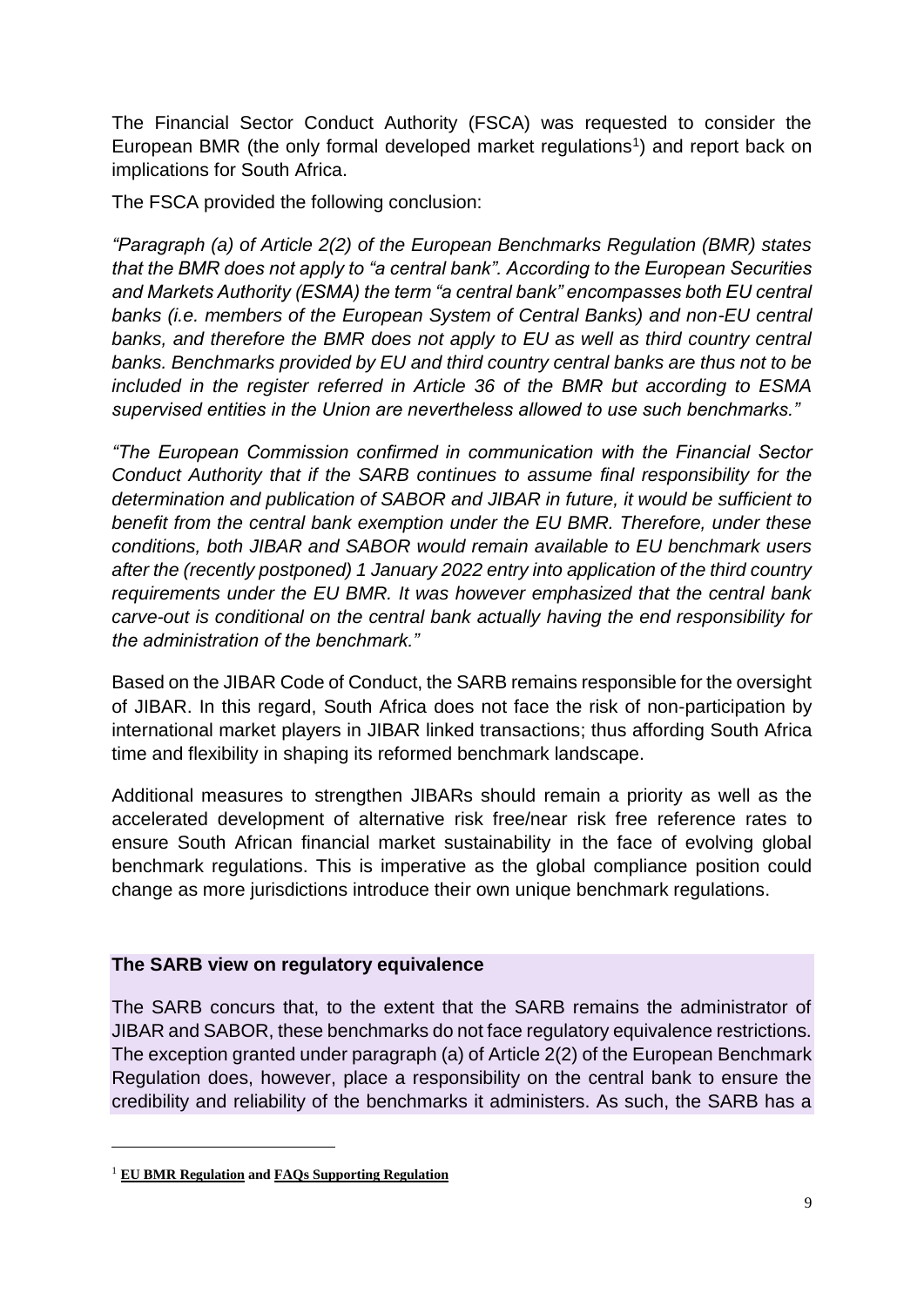responsibility to ensure that both JIBAR and SABOR align to the greatest extent possible to the spirit of the overarching framework that guides the administration of financial benchmarks.

Efforts are being made to strengthen the JIBAR framework as planned, while progress is made to transition to alternative reference rates within a reasonable timeframe.

### **Key Finding 3**

### **Foreign jurisdictions that have progressed their benchmark reform dialogue have given rise broadly to either a single or multiple rate regime.**

The work stream recognized that a handful of markets that have adopted single rate regimes have typically established alternative overnight risk free reference rates that will be transitioned to within a defined timeframe. These markets have already started to develop credible balance sheet and derivative market activities referencing the alternative risk free reference rates, thus creating the necessary conditions for a viable transition.

Multiple rate regimes on the other hand have strengthened their existing risk based reference rates and established alternative risk free/near risk free reference rates with no firm timeline commitments to transition. In many of these jurisdictions there is a high degree of concern around the viability of transition given the need for further market development in financial activities referencing the new alternative rates.

The work stream acknowledged that the South African market needs to prioritize the development of alternative risk free/near risk free rates and develop derivative markets referencing such rates to make an informed decision around benchmark transition. In the interim South Africa should adopt a multiple rate regime, as a single rate regime could take a number of years to fully develop.

#### **The SARB view on single and multiple rate regimes**

The SARB has noted global convergence towards the use of overnight rates as reference rates for derivative markets. These overnight rates are transaction-based, underpinned by deep and liquid overnight funding markets. The SARB has also noted evidence of transition inertia by some segments of the financial markets such as loan and cash markets, which have expressed strong preference to deal with rates set in advance (i.e. term rates).

Locally, discussions at the MPG and at the Risk-Free Reference Rates Work Stream have also been biased towards the adoption of, and transition to, an overnight riskfree or near-risk-free rate. Such a rate is considered an appropriate reference for derivatives transactions, as market participants are using derivatives to hedge exposure or speculate on the general level of market‐wide interest rates. This stance is also in line with global practice. The SARB's preference is also aligned with the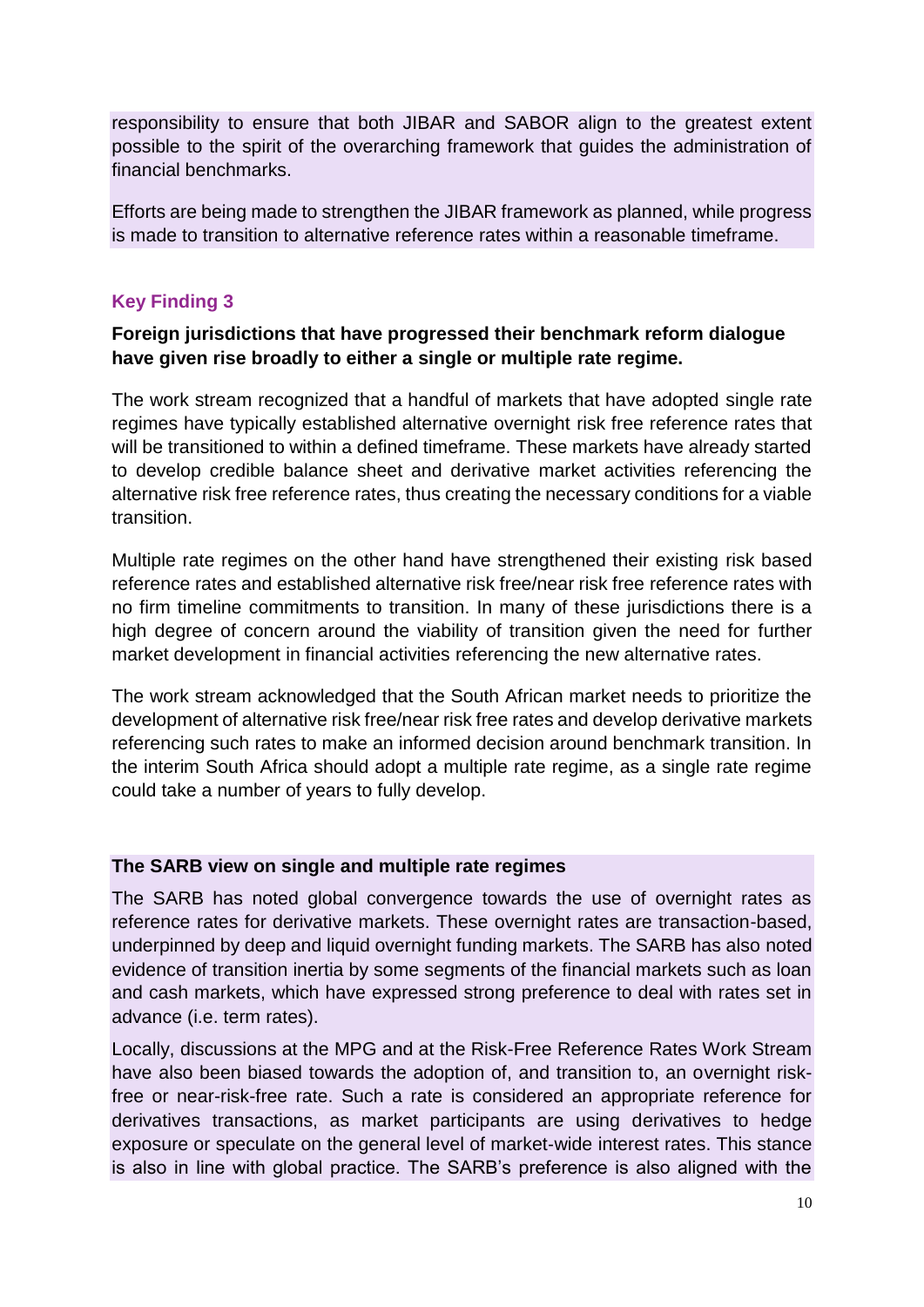approach that, ultimately, all derivative transactions should reference an overnight rate. The move would mark a significant shift from current practice in South Africa, where derivatives currently reference the three-month JIBAR rate and would therefore require transition.

The move to have derivatives reference an overnight rate does not preclude the adoption of a multiple reference rate approach, in which an overnight (near) risk-free rate coexists with term rates. However, this will be subject to: (i) there being compelling reasons for following such an approach; and (ii) term rates being fully transactionbased or derived from fully transaction-based overnight rates. An opportunity must therefore be afforded to the Transition Work Stream to determine whether there are indeed compelling reasons for South Africa to follow a multiple rate approach.

As pointed out by the Unsecured Reference Rates Work Stream, multiple rate regimes in other jurisdictions have achieved the co-existence of overnight rates and term rates by establishing alternative risk-free or near-risk-free rates and by strengthening their *existing* risk-based benchmarks. The latter is not a viable solution for South Africa. Beyond strengthening the current JIBAR framework for purposes of securing the transition period, the strengthened JIBAR cannot be part of the multiple rate regime as it would still fall short of the requirement for a fully-transaction based benchmark. This view is in line with the SARB's guidance that JIBAR will cease to exist.

The SARB also notes concerns expressed about the viability of transition, which has been used as a basis for adopting a multiple rate regime. The SARB is of the view that this argument cannot be used to justify an indefinite existence of JIBAR. A time-limited parallel run transition approach, where both JIBAR and an alternative reference rate co-exist, could be sufficient to address these concerns. Beyond which, only the overnight rate and, if deemed appropriate, an alternative term rate will exist.

# **Key Finding 4**

**JIBAR is representative of a reasonable volume of both primary and secondary market transactions, though primary activity in the shorter dated JIBARs have been adversely impacted by both Basel 3 liquidity regulations as well the evolution in market pricing dynamics (see Annexure 5). There are a number of further opportunities to enhance transparency that will reinforce market participants' confidence in the JIBARs which is covered in the key recommendations outlined in the next section.**

# **The SARB view on representativeness of JIBAR**

The SARB agrees that there remains a fair amount of primary and secondary market transactions in negotiable certificates of deposit (NCDs) and floating rate notes (FRNs) that are linked to JIBAR. Such market depth is important to consider as it provides a view of the degree of reliance of banks on JIBAR rates for funding. Transparency about such reliance can contribute immensely to the credibility of the benchmark. Observing and publishing this information should create transparency about the pricing of actual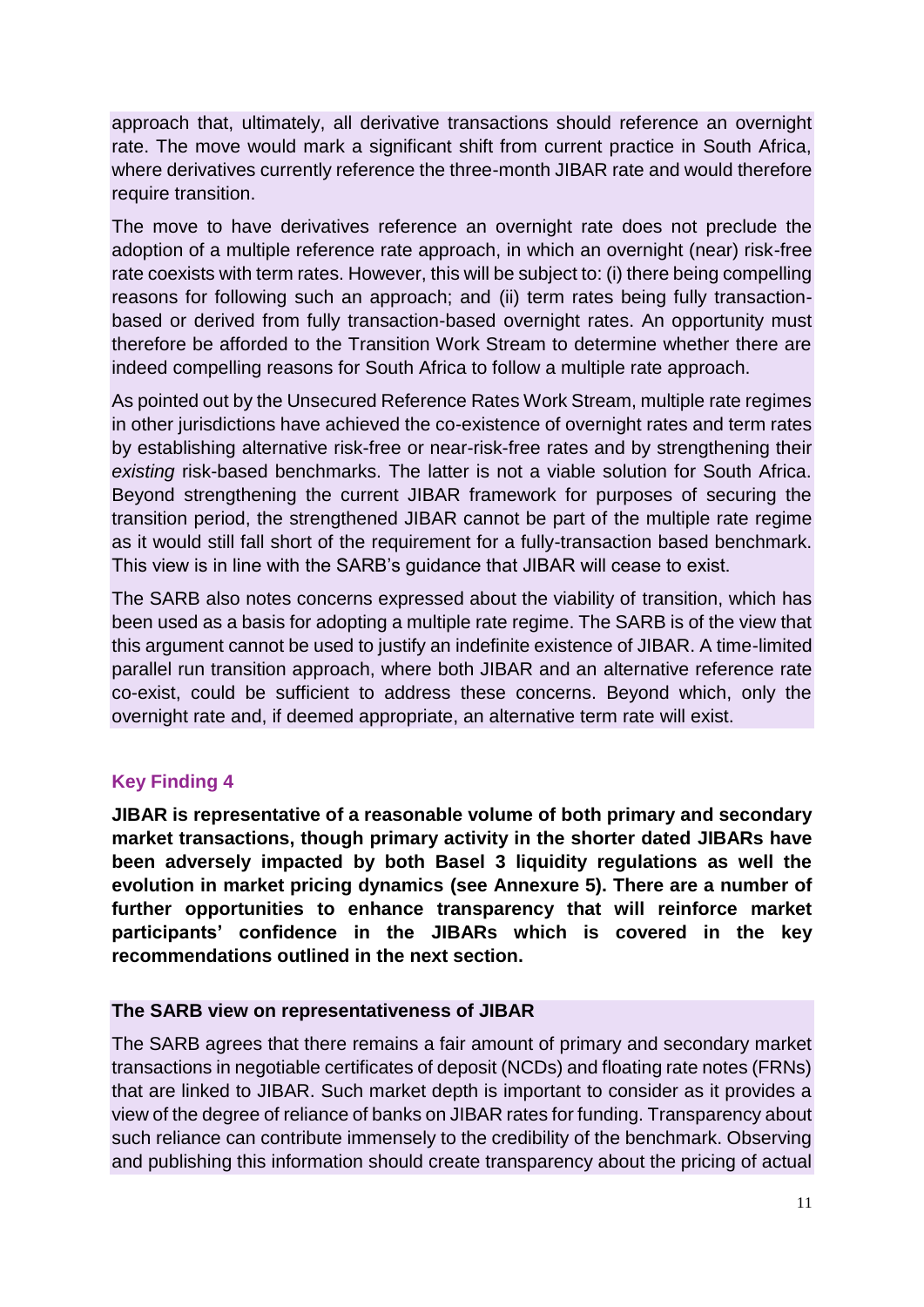JIBAR-linked trades relative to quoted rates which are used as a basis for calculating the benchmark.

However, it is instructive to note that JIBAR rates are not calculated based on actual trades, but on executable bids and offers quoted on contributing bank screens. The IOSCO requirement is that benchmark determination is based on actual trades on a one-day look-back basis. The SARB has expressed its preference to have all benchmarks under its administration underpinned, to the greatest extent possible, by actual transaction data and in line with the IOSCO Principles.

# **Key Finding 5**

# **Establishing new benchmarks is critical for systemic risk monitoring and financial market stability.**

Banks raise money market funding through tradable NCDs and FRNs as well as fixed deposit instruments from Non-Bank Financial Institutions, Corporates and Public Sector depositors. Pricing in the fixed deposit market is typically at a premium to the tradable instruments due to embedded pricing incentives for the lack of liquidity.

It is important for the regulator to have information on the pricing behavior in the fixed deposit market to ensure systemic risk can be appropriately monitored in the interest of maintaining financial market stability, particularly if the financial markets experience stress. There is value in establishing either one or two additional term benchmarks constructed out of NBFI and Corporate/Public Sector fixed deposits respectively to provide the SARB with pricing information in these 2 independent Basel 3 liquidity classes.

#### **The SARB view on policy relevance of interest rate benchmarks**

The SARB is aligned with the views expressed by the Unsecured Reference Rates Work Stream and concurs that observing pricing behaviour in the fixed deposit market (among other markets) is important when monitoring the transmission of monetary policy, as well as monitoring risk in the interest of maintaining financial stability.

# **Key Finding 6**

# **The development of a broader range of benchmarks requires a large amount of data effort.**

Fixed deposit transactional activity is not readily available to the open market as the contracts are not exchange traded but rather bi-lateral over the counter instruments. As a result fixed deposit transactions are only visible to the Bank and the Depositor.

The Data and Infrastructure work stream should be mandated to establish infrastructure and data standards to harvest fixed deposit transaction benchmarks for daily reporting purposes to the SARB.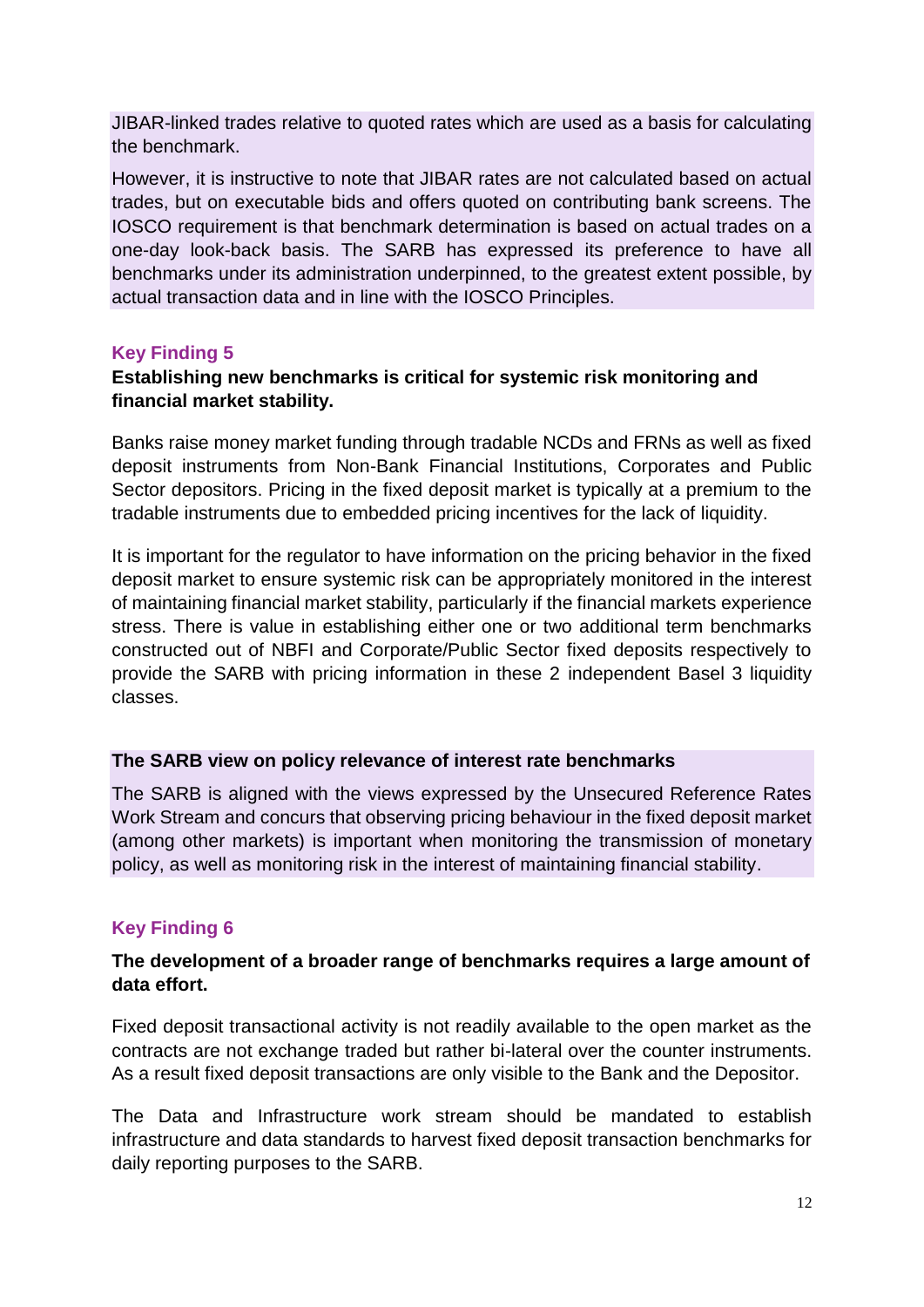#### **The SARB view on data collection and management**

Data plays a central role in the process of interest rate benchmark design and implementation. The IOSCO Principles highlight that the quality and integrity of a benchmark is enhanced when a benchmark is anchored in an active market, having observable *bona fide*, arms-length transactions. The SARB and the Data Collection and Infrastructure Work Stream will need to consider a number of data issues, including:

- establishing the type of data input (statistical information) that would be collected from specific reporting agents for purposes of calculating benchmarks;
- determining an efficient mechanism for collecting and quality processing of input data and the process for transmitting it;
- ensuring that data collection is underpinned by a legal framework that gives the administrator the power to compel identified institutions to supply such data; and
- ensuring that the control framework provides for robust infrastructure, policies and procedures for the management of risk, including operational risk.

The SARB will periodically review the methodology of each benchmark with a view of ensuring that its integrity and representativeness is consistent with the underlying interest that it aims to measure. This will require the SARB to have a clear view of the structure of the domestic money market and changes thereto. Thus, a more comprehensive dataset, akin to a money market statistical report, is required. The SARB does not have the advantage of an existing information technology (IT) system to facilitate data collection and quality processing of money market data. Hence, the SARB, along with the relevant MPG work stream, needs to design and implement a solution for this.

# <span id="page-12-0"></span>**6. Key recommendations to the MPG**

The efforts and contribution of the members of the work stream has informed a number of recommendations for the MPG to consider in the interest of strengthening the JIBARs and their viability into the immediate future. It is the firm belief of the work stream that implementation of these recommendations will afford the market sufficient time to focus on the design and establishment of alternative risk free or near risk free rates whilst maintaining a credible, transparent and robust JIBAR benchmark reference rate environment.

This will also allow sufficient time for markets to observe, analyze and understand the behavior of alternative risk free reference rates and ensures orderly transition that mitigates financial stability concerns.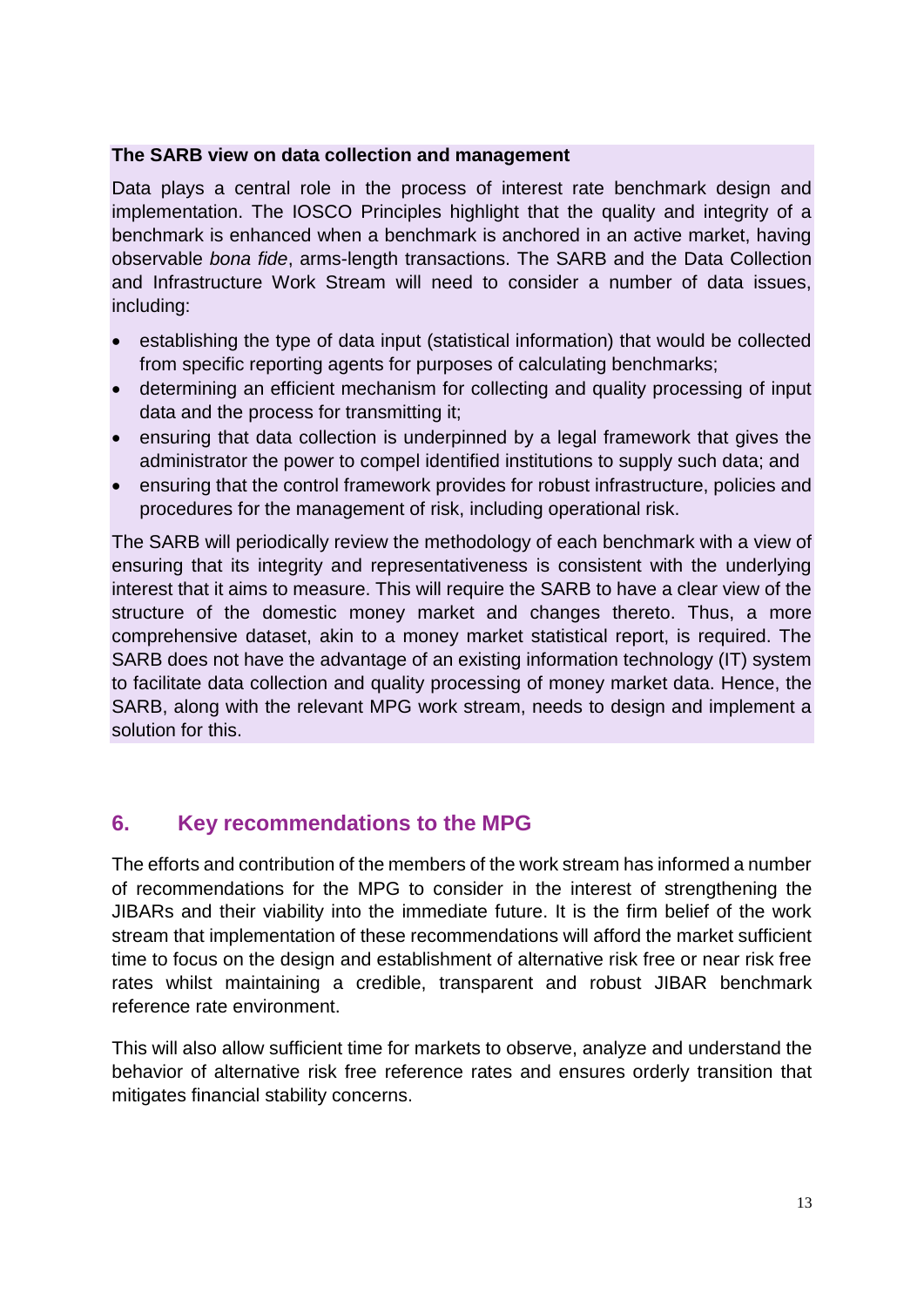### **Key Recommendation 1**

#### **Enhance pricing commitments to strengthen JIBARs price credibility.**

The Code presently makes formal provision for Contributors to maintain live pricing between R20m to R100m, the work stream proposes that these pricing commitments be increased to R20-R500m to increase the volume that is guaranteed at the "JIBAR" rates during periods of normal market functioning.

Given the 5 JIBAR contributors (Absa Bank, FirstRand Bank, Investec Bank, Nedbank and Standard Bank), this will provide up to R2.5bn worth of committed pricing around the JIBAR rates increasing the integrity and tradability of the rate. This is particularly important to 3M JIBAR where primary market transactional activity is low and pricing commitments could be increased specifically at this critical pricing point.

It is further recommended that the price making commitments for smaller banks and the fallback provisions for Contributors' price making obligations during periods of market stress be debated and defined within the Money Market Subcommittee of the Financial Markets Liaison Group (the body that oversees the JIBAR setting process and the JIBAR Code of Conduct).

#### **The SARB view on enhancing pricing commitments**

The SARB supports the enhancement of pricing commitments in order to strengthen JIBAR. Higher price commitments add to the credibility of quoted bids and offers that ultimately form the basis for determining JIBAR. In line with the recommendation of the Unsecured Reference Rate Work Stream, all quoted bids and offers shall be executable for NCD trades of up to R500 million from the current ceiling of R100 million.

The SARB acknowledges the importance of the principle of proportionality in the case of smaller banks as well as flexibility in times of market turmoil. As such, consideration must be given to how the price commitment will be adjusted under these conditions. The Unsecured Reference Rates Work Stream is encouraged to consult with the relevant stakeholders on this issue and report its findings and recommendations to the MPG for final decisions. While consultation with various stakeholders is necessary, it must be noted that all decisions pertaining to the final choices and design of alternative reference rates have to be facilitated by the MPG.

Lastly, efforts to strengthen JIBAR are recognised as being aimed towards enhancing the framework for the critically-important reference rate and securing a transition period while alternative rates are being developed.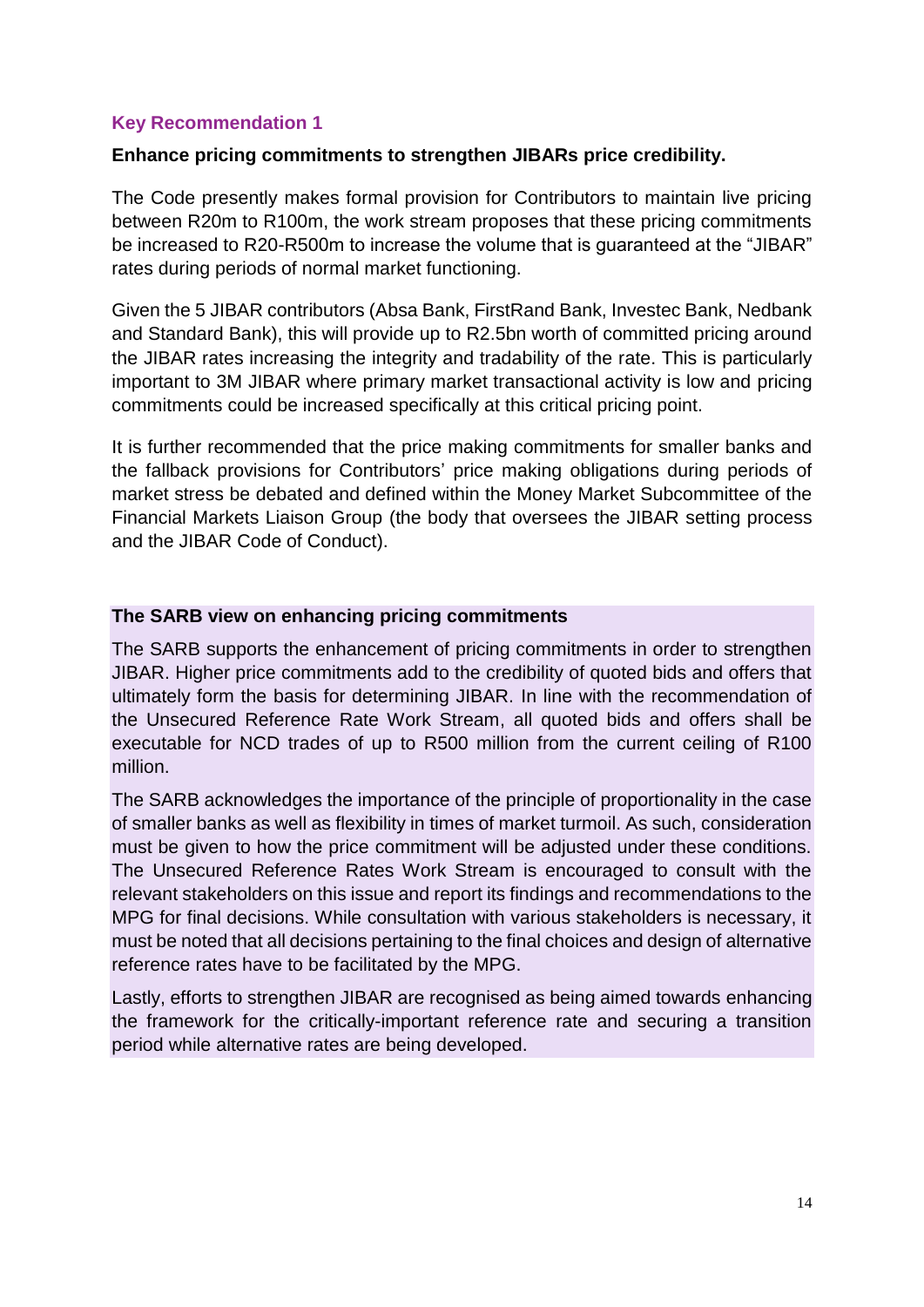### **Key Recommendation 2**

### **Enhance post primary trade transparency through the publication of primary transactions across the benchmark tenors of 1, 3, 6, 9 and 12 months on a t+1 basis.**

The work stream proposes that relevant statistical data of primary market transaction flows relative to the published JIBAR rates be published on a t+1 basis to standardize market access to quality data designed to enhance transparency.

#### **Source:** STRATE

#### **Calculation Agent:** STRATE

#### **Administrator:** SARB

Appropriate buckets should be determined around each of the benchmark tenor points to capture qualifying primary market transactions whose price and volumes should be published and made accessible to all market participants drawing contrast to the official published JIBARs.

#### **The SARB view on enhancing trade transparency**

Similar to increasing pricing commitments, being transparent about primary and secondary market trades linked to JIBAR will contribute immensely to the credibility of the benchmark. From a governance point of view and in addition to the SARB's posttrade surveillance of market activity relating to JIBAR, additional transparency should further increase the probabilities of detecting untoward behaviour by market participants. It is important to note that the JSE will remain the calculation agent for JIBAR. The reference to calculation agent in this and other recommendations applies to the calculation of post-trade statistics that will be published as part of enhanced transparency.

This comment applies also to recommendations 3 and 4.

#### **Key Recommendation 3**

### **Enhance post-secondary trade transparency through the publication of secondary transactions on a t+1 basis.**

The work stream proposes that relevant statistical data of secondary market transaction flows relative to the published JIBAR rates be published on a t+1 basis to standardize market access to quality data designed to enhance transparency.

This is of particular importance as a reasonable amount of secondary market trades happen at and around the 3 month point.

**Source:** STRATE **Calculation Agent:** STRATE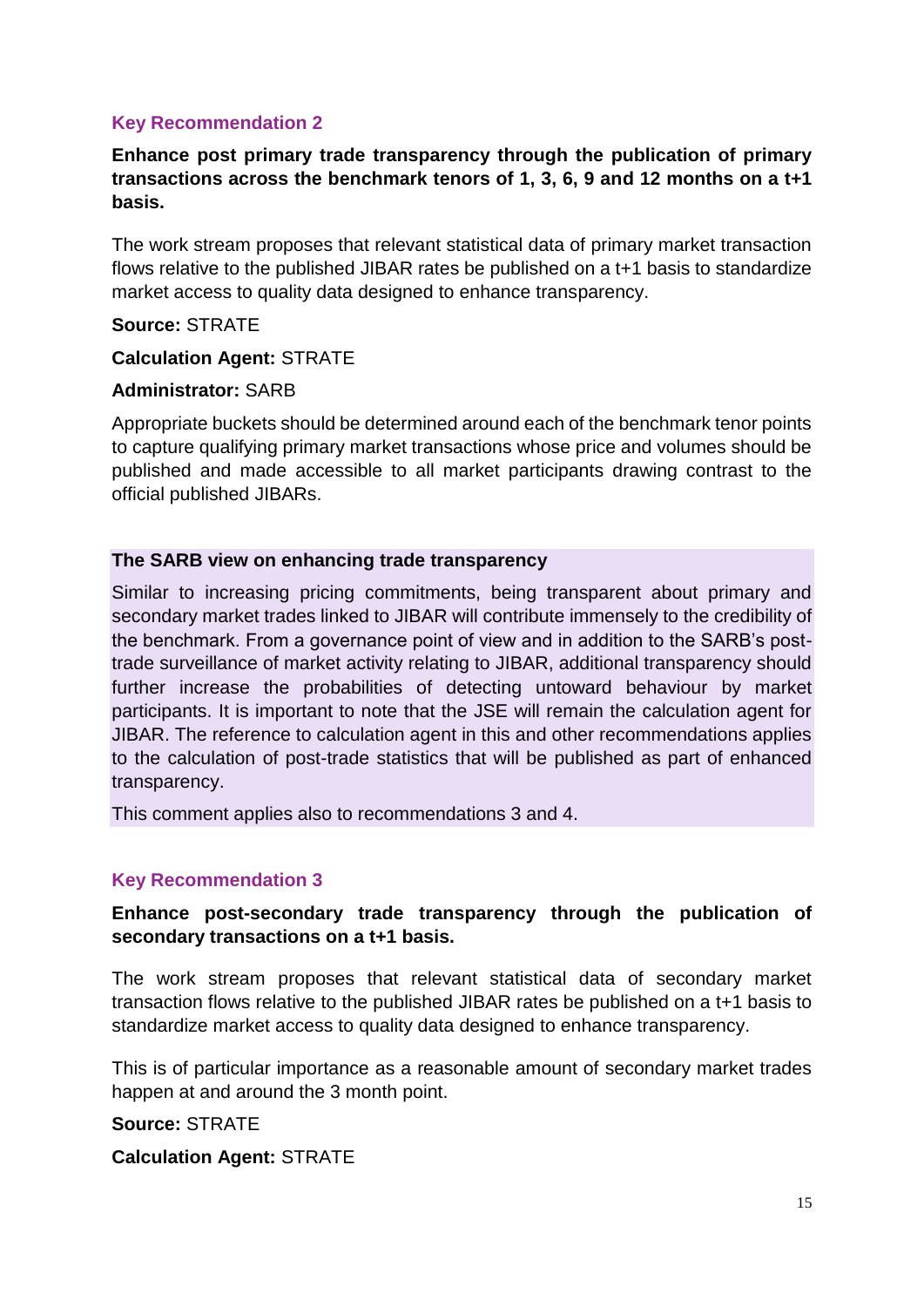### **Administrator:** SARB

Appropriate buckets should be determined around each of the benchmark tenor points to capture qualifying secondary market transactions whose price and volumes should be published and made accessible to all market participants drawing contrast to the official published JIBARs.

### **Key Recommendation 4**

### **Standardize and publish information pertaining to bank NCD and FRN redemption profiles on a quarterly basis.**

The work stream proposes that the outstanding redemption profiles of Contributing banks NCD and FRN issuances be published on a quarterly basis to enhance transparency of the refinancing profile of tradable money market paper as well as the contingent secondary market risks within the South African money market. This provides the market with the information on potential future bank issuances at JIBAR rates.

**Source:** STRATE

#### **Calculation Agent:** STRATE

#### **Administrator:** SARB

On a quarterly basis the outstanding open market interest in both NCDs and FRNs should be published by maturity and volume for each of the active banking sector issuers to highlight the size and contingent secondary market trading risk across the South African money markets.

#### **Key Recommendation 5**

**Mandate the Data and Infrastructure work stream to establish and implement the data standards for post primary trade, post-secondary trade and redemption profile reporting to market participants.** 

**Source:** STRATE

**Calculation Agent:** STRATE

**Administrator:** SARB

#### **The SARB view on data collection for strengthening JIBAR**

The SARB supports this recommendation. Considering that the first step in transitioning to alternative reference rates concerns the strengthening of the JIBAR framework, the SARB holds the view that the Data Collection and Infrastructure Work Stream would need to interact with relevant stakeholders such as the Unsecured Reference Rates Work Stream, STRATE, JSE and the current administrator of JIBAR to determine the best way of collecting and publishing the relevant additional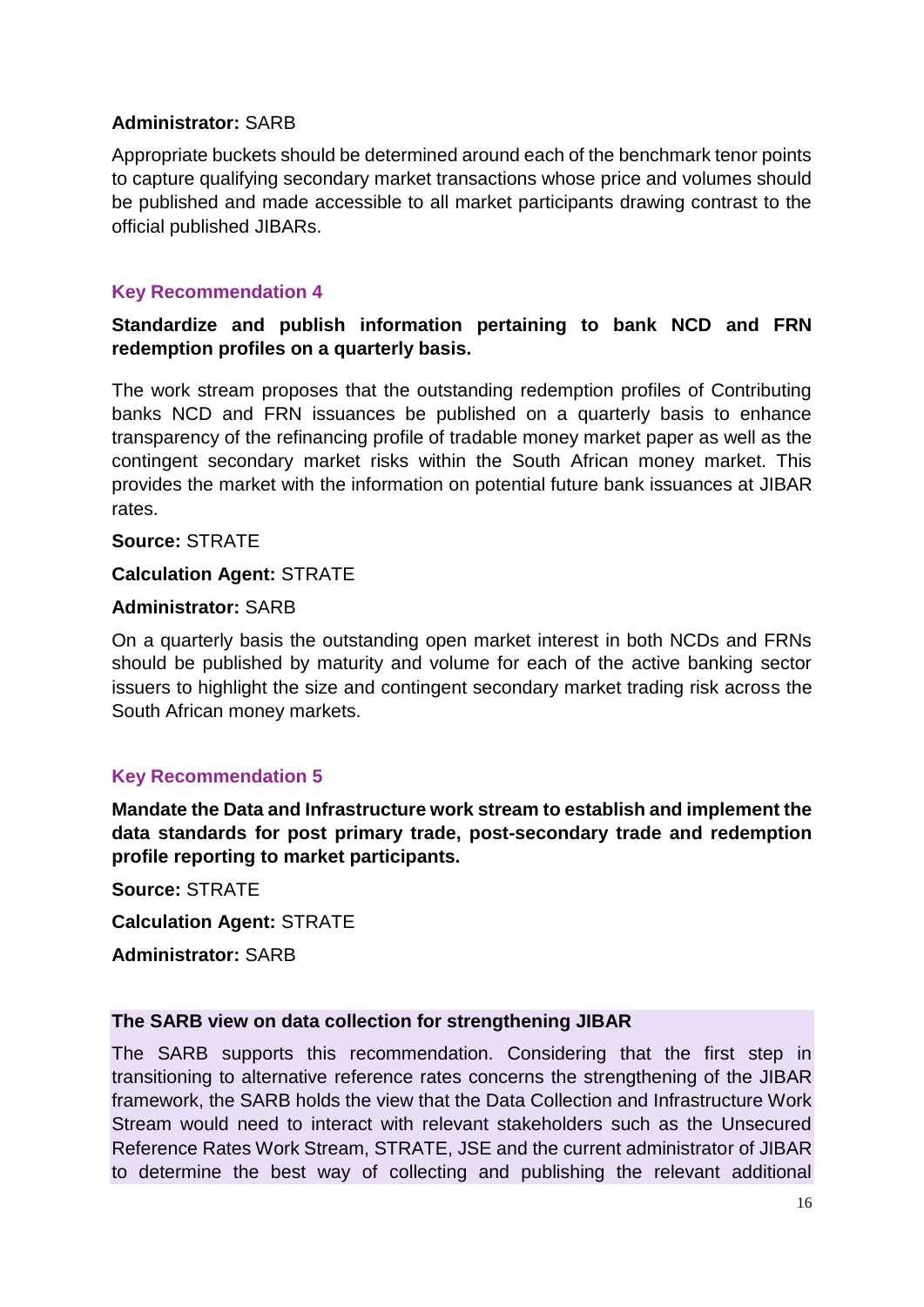information. An agreement must be reached in terms of the exact detail and form of information to be published. Importantly, this process will take priority above all other data collection exercises to ensure that all reforms to the current JIBAR framework take effect immediately.

Furthermore, while the SARB is supportive of STRATE being the calculation agent for post trade statistics, subject to there being no costs associated with performing this function. A direct feed of granular data into the SARB would still be required to enable surveillance, as is the case with the current JIBAR surveillance process.

# **Key Recommendation 6**

**Introduce additional independent risk based benchmark rates for NBFI and Corporate/Public Sector fixed deposit activities respectively for enhanced money market transparency and the regulator to enhance its monitoring and insights into financial stability within the banking system.**

Effective monetary policy transmission and systemic risk monitoring are important aspects of market infrastructure, additional benchmarks can strengthen the regulators insights and promote timely intervention in the event of a systemic stress in South Africa.

#### **Source:** Banking Sector

#### **Calculation Agent:** SARB

#### **Administrator:** SARB

A tentative calculation methodology is outlined below to provide the Data work stream with a departure point for its work which will have the added benefit of practical data once sourced from the industry:

- Establish suitable benchmark tenor points, for example 1m, 3m, 6m, 9m and 12m;
- Incorporate all deposit transactions greater than R20 million with maturity dates within 5 business days on either side of the benchmark tenors;
- Aggregate all deposit transactions per rate;
- Employ a trimmed mean approach to determine the daily volume weighted average of transactions per benchmark tenor (for example excluding the top and bottom 10 percentiles of the data by rates);
- Establish suitable contingency measures in the event of insufficient transactional data; and
- Publish the new benchmark rates daily with a t+1/t+2 lag to ensure credibility and sustainability of the required data extraction and computation processes.

### **The SARB view on the introduction of additional risk-based benchmarks**

This recommendation has been taken on board by the SARB, which, in consultation with the Unsecured Reference Rates Work Stream, has made proposals in terms of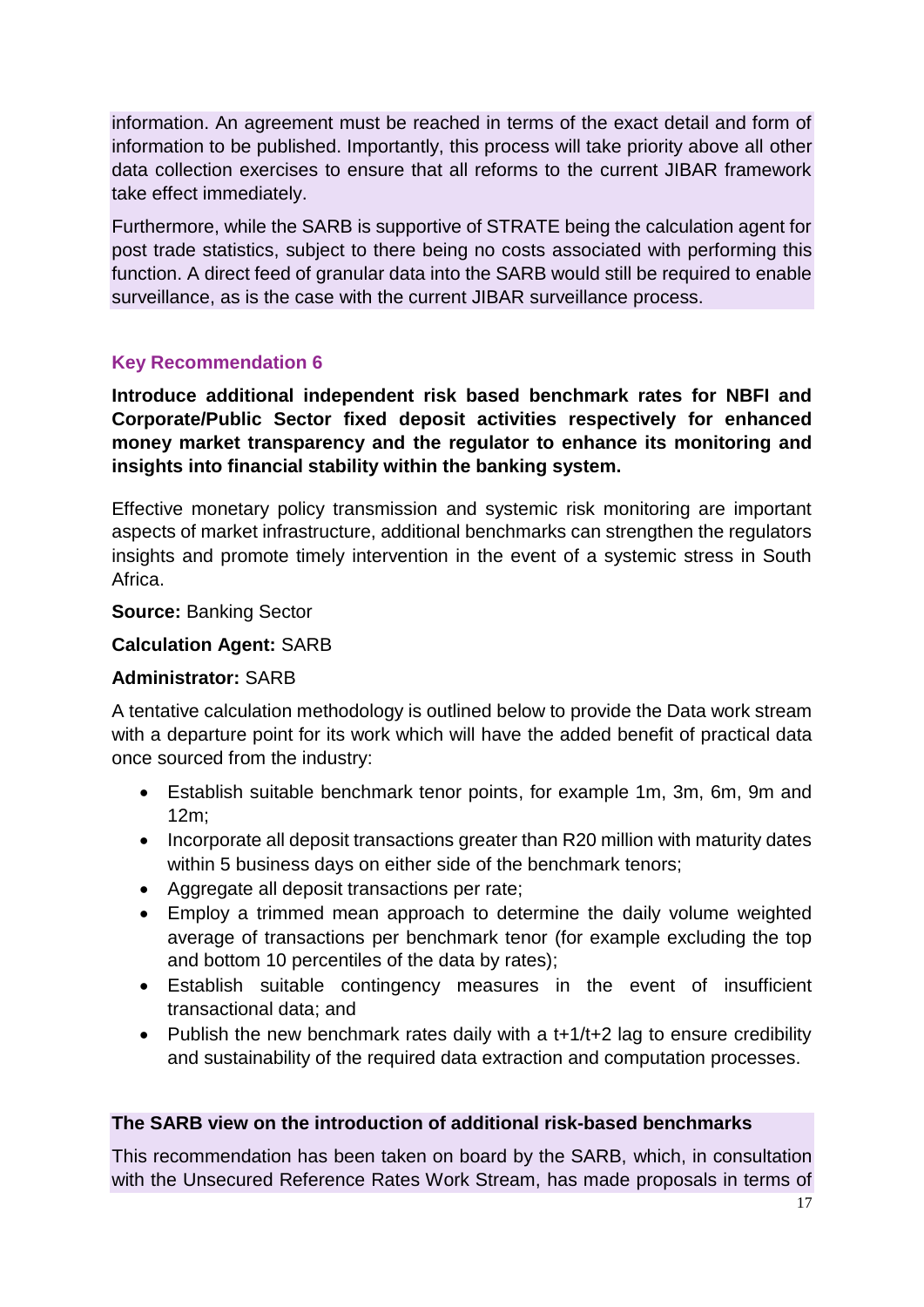the underlying interest, calculation methodology and contingency arrangements applicable to both the NBFI and FI deposit benchmarks. These proposals are contained in the draft statement of methodology and policies that will govern SARBadministered benchmarks. All stakeholders have been afforded an opportunity to comment on the proposed methodology and comments should be directed to [sarbrirb@resbank.co.za](mailto:sarbrirb@resbank.co.za) by 19 September 2020.

### **Key Recommendation 7**

**Mandate the Data and Infrastructure work stream to establish the data standards, collection approach and proposed calculation methodologies of the new NBFI and Corporate/Public Sector deposit benchmarks for reporting to the SARB.**

Where practical the Data and Infrastructure work stream should also consider extracting retrospective data to establish an appropriate degree of historical time series for back testing purposes.

**Source: Banking Industry** 

**Calculation Agent:** SARB

**Administrator:** SARB

#### **The SARB view on data collection**

In line with the SARB's view on how South Africa should proceed with data collection and management for purposes of determining interest rate benchmarks, the SARB is in the process of engaging market participants on how best to take this forward.

#### **Key Recommendation 8**

### **Incorporate recommendations 1 through 5 into a 2020 revision to the JIBAR Code of Conduct.**

These changes must incorporate appropriate fallback provisions that guide Contributor price making commitments during periods of market stress.

The combination of these measures will strengthen the overall credibility of the South African money markets by deepening the transparency requirements that reinforce the credibility of the JIBARs.

# **The SARB view on the amendment of the JIBAR code of conduct and operating rules**

The SARB supports this recommendation, and work has begun work to amend the JIBAR code of conduct and operating rules. The proposed amendments are in line with the recommendations of the Unsecured Reference Rates Work Stream. All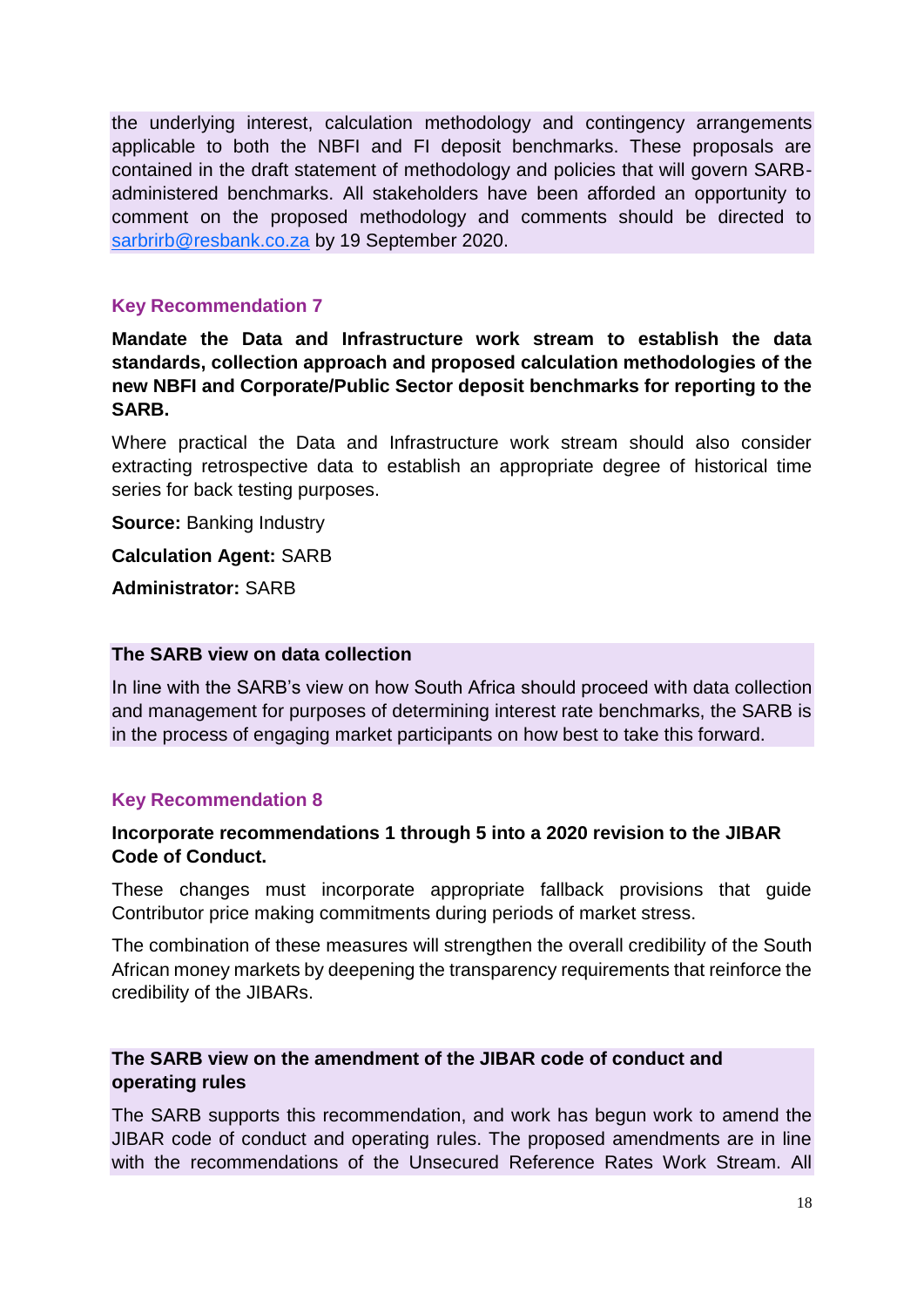proposed amendments will be tabled at the Financial Markets Liaison Group for comment, prior to being submitted to the MPG and later the Reference Rate Oversight Committee for approval.

# <span id="page-18-0"></span>**7. Conclusion**

The JIBARs are fundamentally different to the IBORs, as they represent a large volume of money market activity in South Africa in the primary and secondary markets. Despite the shorter tenors reflecting low volumes in the primary market, a reality that has been directly influenced by regulation and pricing trends, they remain relevant in the secondary markets. The pricing commitments of issuers remain constantly exposed to a material volume of secondary market trade. These dynamics collectively drive pricing formulation and commitments through the natural forces of demand and supply thus ensuring credibility.

Contributors to JIBARs face robust regulations in the form of the JIBAR Code of Conduct that regulates conduct, enhances transparency, induces an environment of credibility and affords escalation of poor conduct through whistleblowing recourse.

The work stream believes that the JIBARs, most importantly 3M JIBAR, can be strengthened by a number of reform measures, namely:

- 1. Creating up to R2.5 billion of live pricing commitments, particularly around 3 month or c. R25 billion per month that is made available over pre-defined trading hours to establish greater pre trade transparency,
- 2. Enhancing post trade transparency that is standardized and made available to all market participants covering post primary and secondary trading activity, to reveal in particular the secondary market trade volume in shorter dated JIBARs,
- 3. To develop additional fixed deposit benchmarks to enhance transparency for all market participants and provide the SARB with additional information on other sources of primary bank funding, in the interest of enhancing systemic risk monitoring and maintaining financial stability.

These recommendations are intended to strengthen the JIBARs whilst alternative risk free reference rates are developed, however these measures can also support the sustainability of the JIBARs in a multiple rate regime.

The SARB is supportive of the recommendations of the Unsecured Reference Rates Work Stream and welcomes proposals to enhance the current JIBAR framework. In line with guidance provided by the SARB, efforts to strengthen JIBAR are recognised as being aimed towards enhancing the framework for the critically-important reference rate and securing a transition period while alternative rates are being developed. These changes should not be understood as implying that JIBAR will continue indefinitely. The SARB, as the benchmark administrator of JIBAR, has decided that JIBAR will cease at some future point. Should the MPG decide on a multiple-rate regime for South Africa, an alternative risk-based term benchmark would need to be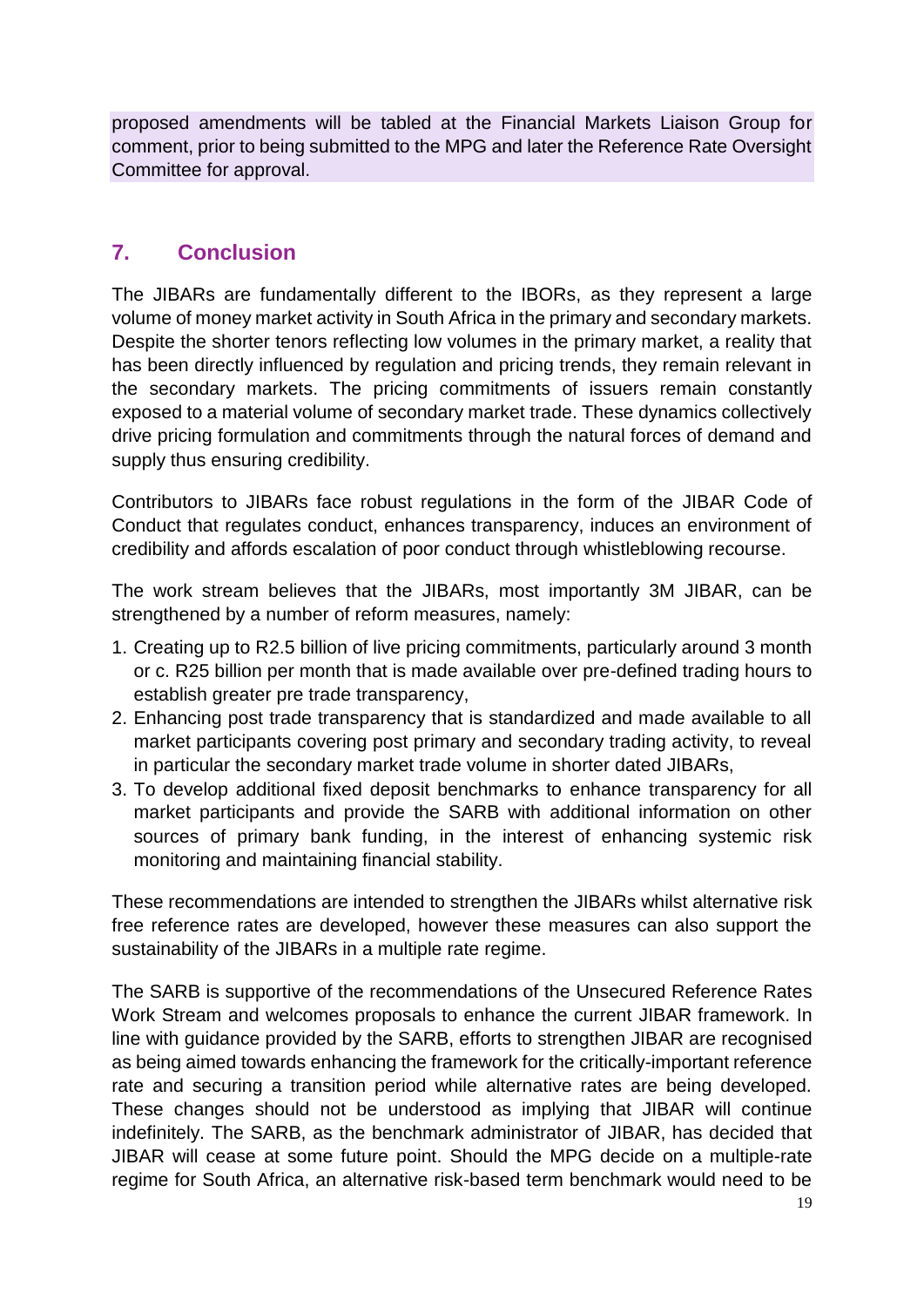developed. Such a benchmark would also need to be fully transaction-based or be derived from a fully transaction-based overnight rate.

It is envisaged that all changes to the current JIBAR framework will become effective before the end of 2020. The new framework will be remain in place for a limited amount of time, after which South Africa will transition fully to alternative reference rates. The MPG will provide further guidance in due course.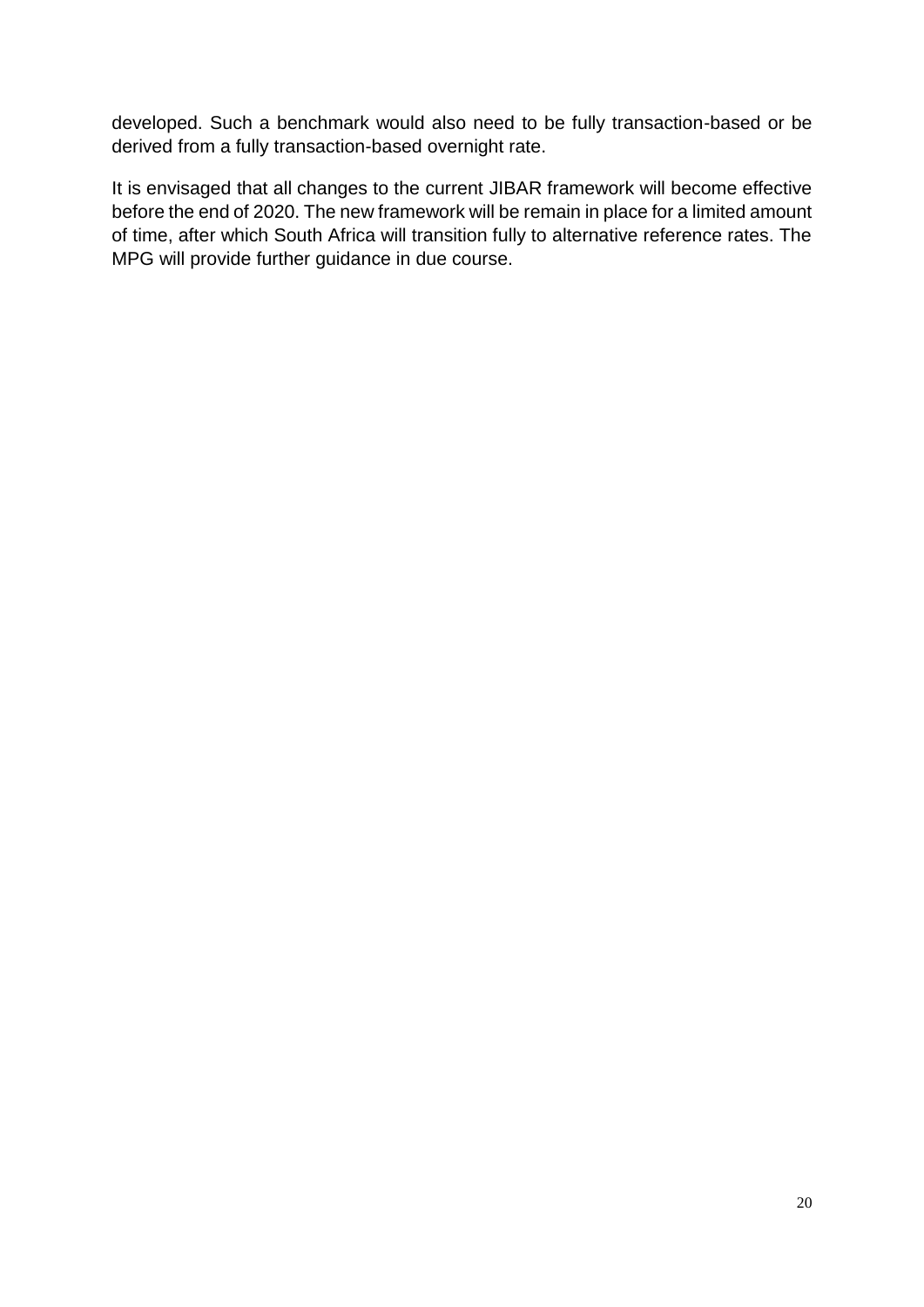# **Annexure 1 – IOSCO Principles Overview**

Below is a brief overview of the 19 IOSCO Principles that was established in 2013 as a means to guide robust benchmark reforms.

|             | <b>Principle</b>                                     | <b>Summarised Description &amp; Discussion</b>                                                                                                                                                                                                                                                                                                                                                                                                                                                                        |  |  |  |  |
|-------------|------------------------------------------------------|-----------------------------------------------------------------------------------------------------------------------------------------------------------------------------------------------------------------------------------------------------------------------------------------------------------------------------------------------------------------------------------------------------------------------------------------------------------------------------------------------------------------------|--|--|--|--|
| Governance: |                                                      |                                                                                                                                                                                                                                                                                                                                                                                                                                                                                                                       |  |  |  |  |
| 1.          | Responsibility of<br>the Administrator               | The Administrator should retain primary responsibility for all aspects of the<br>Benchmark determination process, including; development, determination and<br>dissemination, operation and governance.                                                                                                                                                                                                                                                                                                               |  |  |  |  |
| 2.          | Oversight of Third<br>Parties                        | Where activities relating to the Benchmark determination process are undertaken by<br>third parties the Administrator should maintain appropriate oversight of such third<br>parties.                                                                                                                                                                                                                                                                                                                                 |  |  |  |  |
| 3.          | Conflicts of<br>Interest for<br>Administrators       | To protect the integrity and independence of Benchmark determinations,<br>Administrators should document, implement and enforce policies and procedures for<br>the identification, disclosure, management, mitigation or avoidance of conflicts of<br>interest.                                                                                                                                                                                                                                                       |  |  |  |  |
| 4.          | Control<br>Framework for<br>Administrators           | An Administrator should implement an appropriate control framework for the process<br>of determining and distributing the Benchmark.                                                                                                                                                                                                                                                                                                                                                                                  |  |  |  |  |
| 5.          | Internal Oversight                                   | Administrators should establish an oversight function to review and provide<br>challenge on all aspects of the Benchmark determination process.                                                                                                                                                                                                                                                                                                                                                                       |  |  |  |  |
|             | <b>Quality of Benchmark:</b>                         |                                                                                                                                                                                                                                                                                                                                                                                                                                                                                                                       |  |  |  |  |
| 6.          | <b>Benchmark</b><br>Design                           | The design of the Benchmark should seek to achieve, and result in an accurate and<br>reliable representation of the economic realities of the Interest it seeks to measure,<br>and eliminate factors that might result in a distortion of the price, rate, index or value<br>of the Benchmark. Some factors to consider are the adequacy of the sample, size<br>and liquidity of the relevant market, relative size of the underlying market, distribution<br>of trade among Market Participants and market dynamics. |  |  |  |  |
| 7.          | Data Sufficiency                                     | The data used to construct a Benchmark determination should be sufficient to<br>accurately and reliably represent the Interest measured by the Benchmark and<br>should: based on prices, rates, indices or values that have been formed by the<br>competitive forces of supply and demand in order to provide confidence that the price<br>discovery system is reliable; and be anchored by observable transactions entered<br>into at arm's length between buyers and sellers in the market.                         |  |  |  |  |
| 8.          | Hierarchy of Data<br>Inputs                          | An Administrator should establish and Publish or make Available clear guidelines<br>regarding the hierarchy of data inputs and exercise of Expert Judgment used for the<br>determination of Benchmarks.                                                                                                                                                                                                                                                                                                               |  |  |  |  |
| 9.          | Transparency of<br><b>Benchmark</b><br>Determination | The Administrator should describe and publish with each Benchmark determination,<br>a concise explanation of how the determination was developed and a concise<br>explanation of the extent to which and the basis upon which Expert Judgment if any,<br>was used.                                                                                                                                                                                                                                                    |  |  |  |  |
| 10.         | Periodic Review                                      | The Administrator should periodically review the conditions in the underlying Interest<br>that the Benchmark measures to determine whether the Interest has undergone<br>structural changes that might require changes to the design of the Methodology. The<br>Administrator also should periodically review whether the Interest has diminished or<br>is non-functioning such that it can no longer function as the basis for a credible<br>Benchmark.                                                              |  |  |  |  |
|             | <b>Quality of</b><br>Methodology:                    |                                                                                                                                                                                                                                                                                                                                                                                                                                                                                                                       |  |  |  |  |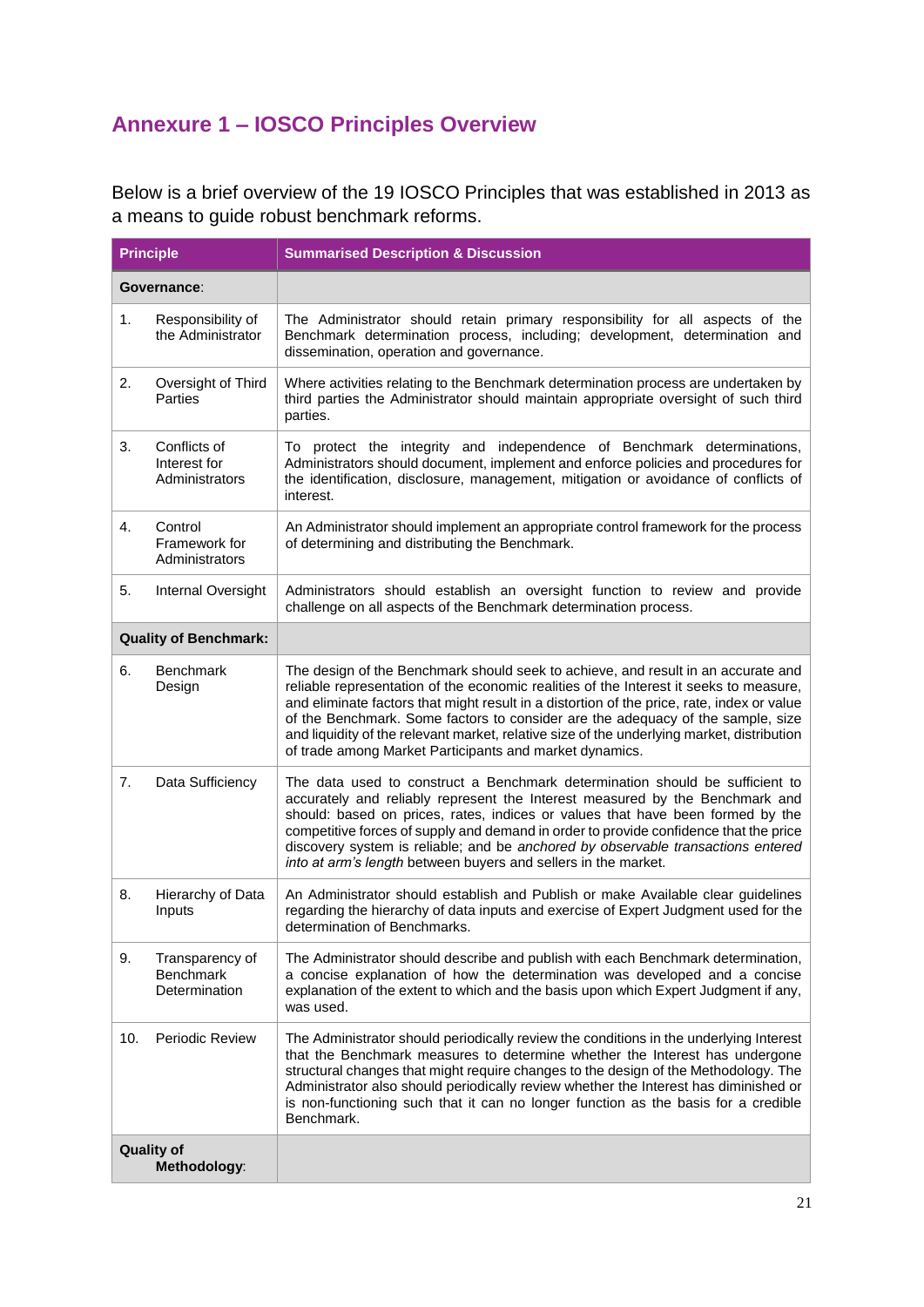| 11. | Content of the<br>Methodology                        | The Administrator should document and Publish or Make Available the Methodology<br>used to make Benchmark determinations. The Administrator should provide the<br>rationale for adopting a particular Methodology. The Published Methodology should<br>provide sufficient detail to allow Stakeholders to understand how the Benchmark is<br>derived and to assess its representativeness, its relevance to particular<br>Stakeholders, and its appropriateness as a reference for financial instruments. |  |  |  |  |  |
|-----|------------------------------------------------------|-----------------------------------------------------------------------------------------------------------------------------------------------------------------------------------------------------------------------------------------------------------------------------------------------------------------------------------------------------------------------------------------------------------------------------------------------------------------------------------------------------------|--|--|--|--|--|
| 12. | Changes to the<br>Methodology                        | An Administrator should Publish or Make Available the rationale of any proposed<br>material change in its Methodology, and procedures for making such changes.                                                                                                                                                                                                                                                                                                                                            |  |  |  |  |  |
| 13. | Transition                                           | Administrators should have clear written policies and procedures, to address the<br>need for possible cessation of a Benchmark, due to market structure change, product<br>definition change, or any other condition which makes the Benchmark no longer<br>representative of its intended Interest.                                                                                                                                                                                                      |  |  |  |  |  |
| 14. | Submitter Code of<br>Conduct                         | The Administrator should develop guidelines for Submitters ("Submitter Code of<br>Conduct"), which should be available to any relevant Regulatory Authorities, if any<br>and Published or Made Available to Stakeholders.                                                                                                                                                                                                                                                                                 |  |  |  |  |  |
| 15. | <b>Internal Controls</b><br>over Data<br>Collection  | When an Administrator collects data from any external source the Administrator<br>should ensure that there are appropriate internal controls over its data collection and<br>transmission processes.                                                                                                                                                                                                                                                                                                      |  |  |  |  |  |
|     | Accountability:                                      |                                                                                                                                                                                                                                                                                                                                                                                                                                                                                                           |  |  |  |  |  |
| 16. | Complaints<br>Procedures                             | The Administrator should establish and Publish or Make Available a written<br>complaints procedures policy, by which Stakeholders may submit complaints.                                                                                                                                                                                                                                                                                                                                                  |  |  |  |  |  |
| 17. | Audits                                               | The Administrator should appoint an independent internal or external auditor with<br>appropriate experience and capability to periodically review and report on the<br>Administrator's adherence to its stated criteria and with the Principles.                                                                                                                                                                                                                                                          |  |  |  |  |  |
| 18. | <b>Audit Trail</b>                                   | Written records should be retained by the Administrator for five years, subject to<br>applicable national legal or regulatory requirements relating to the determination and<br>dissemination of the benchmark.                                                                                                                                                                                                                                                                                           |  |  |  |  |  |
| 19. | Cooperation with<br>Regulatory<br><b>Authorities</b> | Relevant documents, Audit Trails and other documents subject to these Principles<br>shall be made readily available by the relevant parties to the relevant Regulatory<br>Authorities in carrying out their regulatory or supervisory duties and handed over<br>promptly upon request.                                                                                                                                                                                                                    |  |  |  |  |  |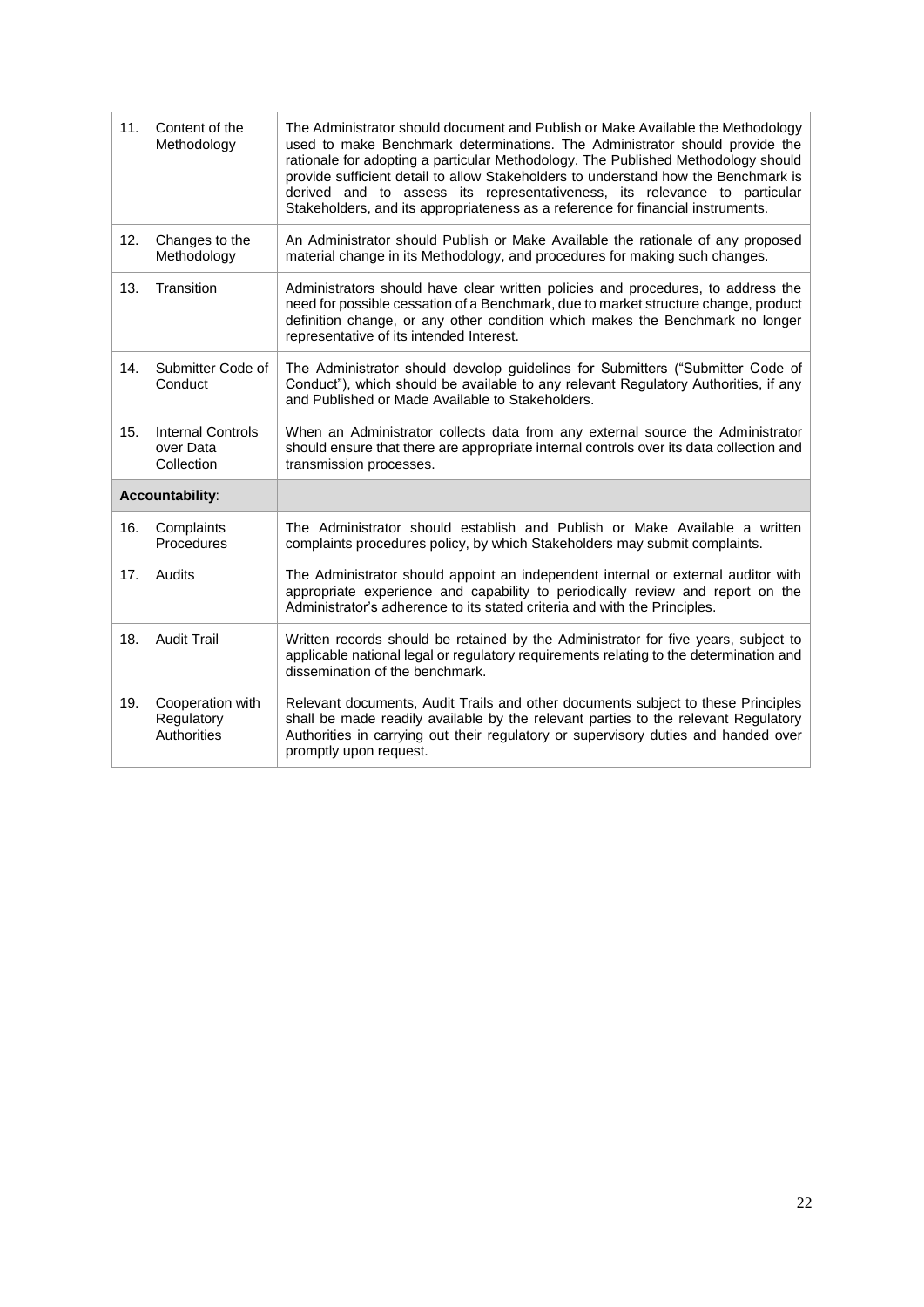# **Annexure 2 – An overview of the money market activity underpinning JIBAR**

The JIBARs were established in the 1990s as benchmarks for short-term money market activities in South Africa. The money market activities are systemic to the funding needs of the domestic banking system, whereby local banks issue tradable money market instruments such as NCDs and Floating Rate Notes (FRNs) to support their funding needs.

JIBAR is determined by the average of the bid and offer rates (redemption and deposit taking rates) provided by local bank Contributors for both primary and secondary market trade in NCDs. The determination process is administered by the Johannesburg Stock Exchange (JSE Ltd) who collates each contributing banks indicated bid and offer rates, discards the top and bottom twenty five percentiles and aggregates the remaining contributions to arrive at the official benchmark reference rates for the 1, 3, 6, 9 and 12 month JIBAR for each business day in South Africa.

The JIBARs are a formal reflection of the aggregate real time pricing commitments of Contributing banks for volumes of up to R100m per trade (as regulated) for investors to either invest new funds or redeem existing investments in NCDs, informally these pricing commitments go well beyond R100m.

The issuance in NCDs and FRNs, the most traded money market instruments in South Africa, has continued to grow in importance in South Africa. Graph 4<sup>2</sup> shows the trajectory of outstanding issuance in the recent past which shows consistent growth in its relevance to investors and the banking sector.

<sup>2</sup> **Source: STRATE**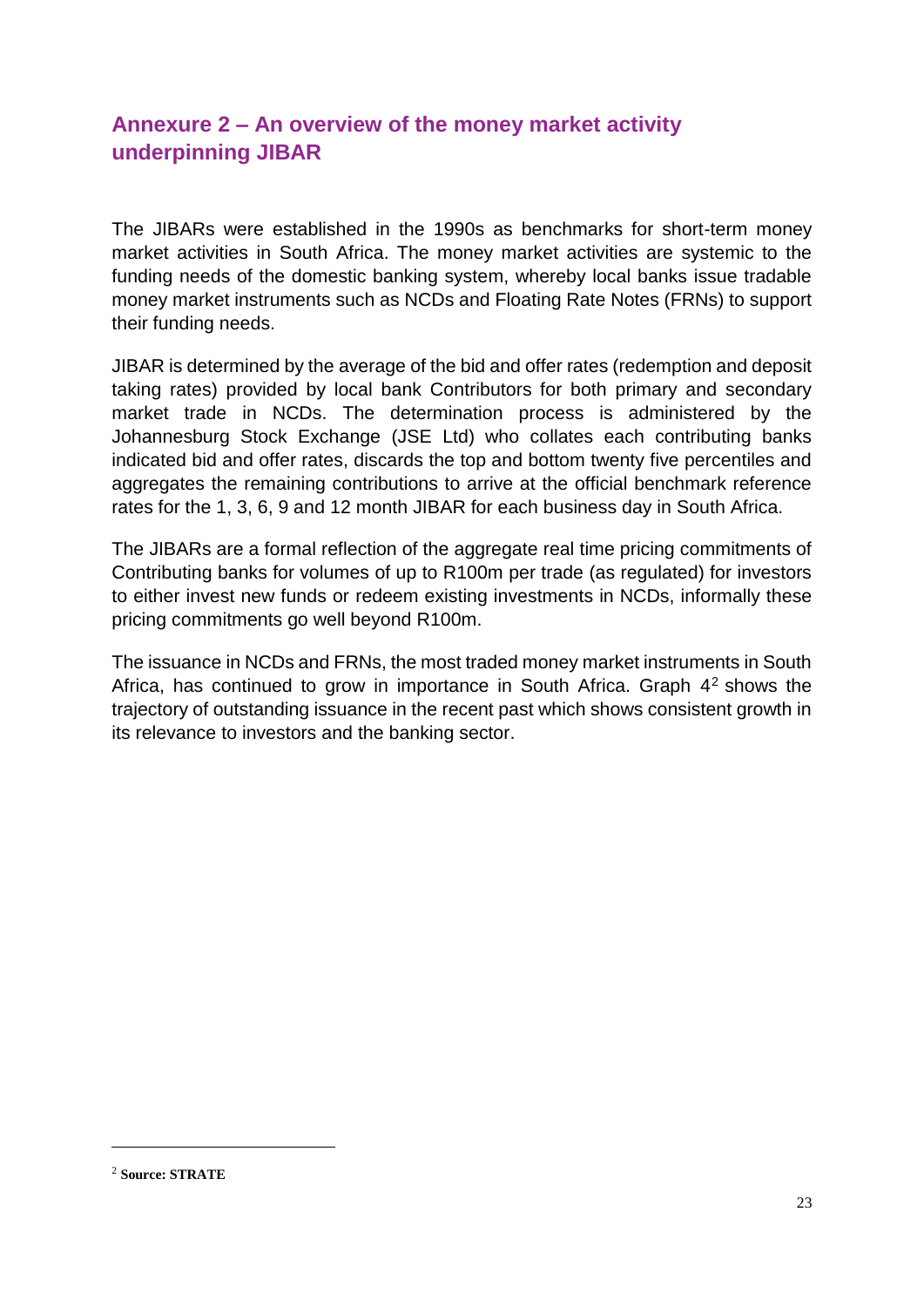

*Graph 4 – Total NCDs and FRNs in Issue*

A broad range of investors employ these instruments within their investment mandates; such investors include Asset Managers, Pension Funds, Insurance Companies, Corporates and Banks.

The JIBARs also contribute to the formulation of the investor benchmark known as the Short-Term Fixed-Interest Index (STEFI), which is referenced extensively within the Asset Management Industry as a performance measurement tool for the purposes of various money market funds.

The pricing commitments of JIBAR Contributors plays a very important role in the forces influencing the formulation of market pricing. On the one hand they are driven by the demand for funding by the Contributors to support its balance sheet financing requirements, on the other hand the banks offer market making activities to both buy and sell the NCD's at a screen price. Pricing is therefore shaped by the natural forces of supply and demand.

Graph 5<sup>3</sup> reflects the magnitude of maturing money market activity over the past 5 years based on the remaining term to maturity of NCDs and FRNs. This is an important consideration when questioning the potential secondary market transactional activity under pinning the JIBARs, in particular 3M JIBAR. The existence of a substantial cash market based on firm pricing commitments strengthens the level of compliance with the IOSCO principles.

<sup>3</sup> **Source: STRATE**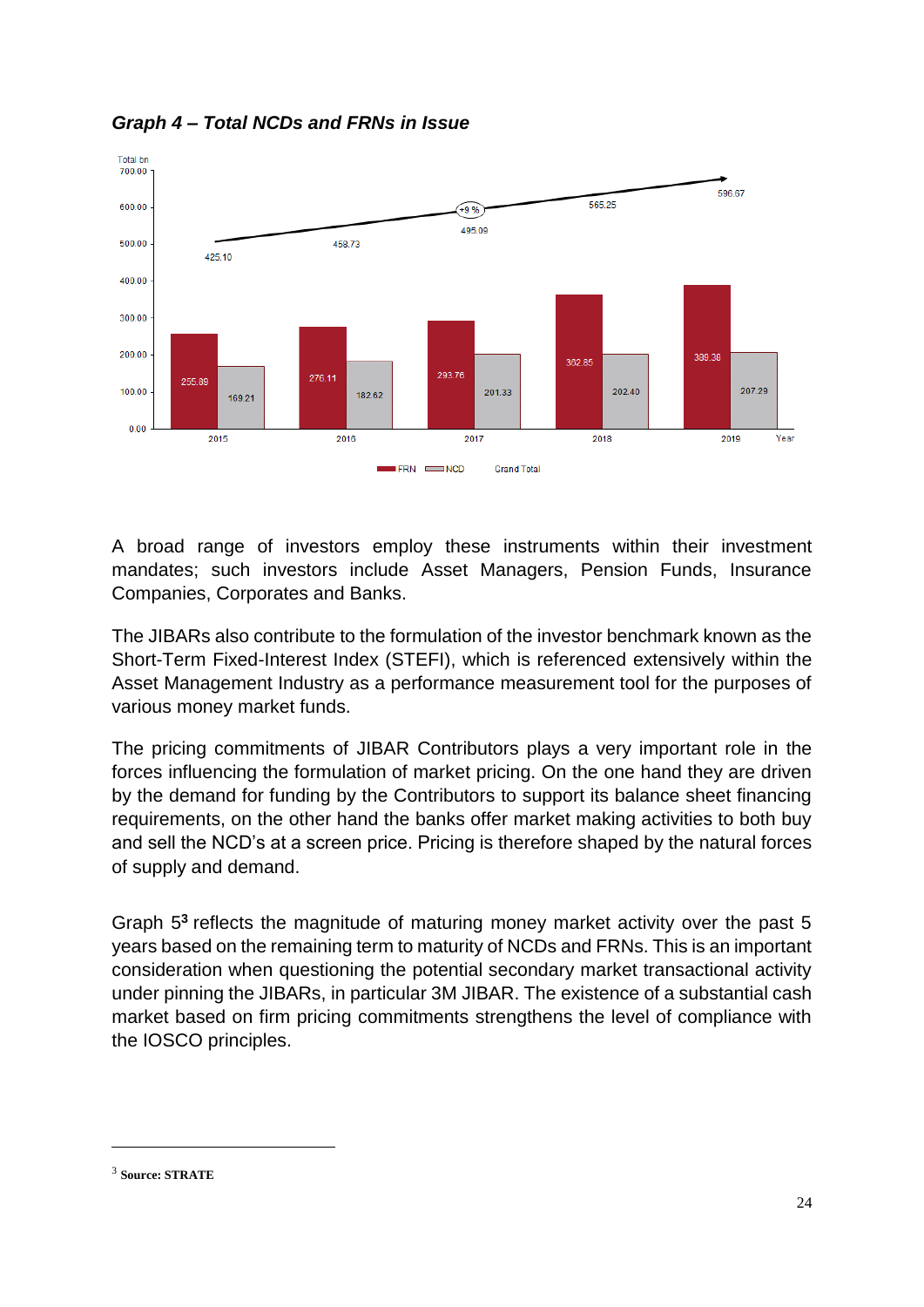

*Graph 5 – Total Residual Maturity of NCDs and FRNs*

There is also reasonable amount of secondary market activity in the South African money markets, Graph 6<sup>4</sup> illustrates a subset of the secondary market buyback trade activities experienced by Absa Bank and FirstRand Band during the course of 2019 by the aggregate residual outstanding maturity of the NCDs and/or FRNs.

<sup>4</sup> **Source: Absa Bank and FirstRand Bank Secondary Market Buyback Activity**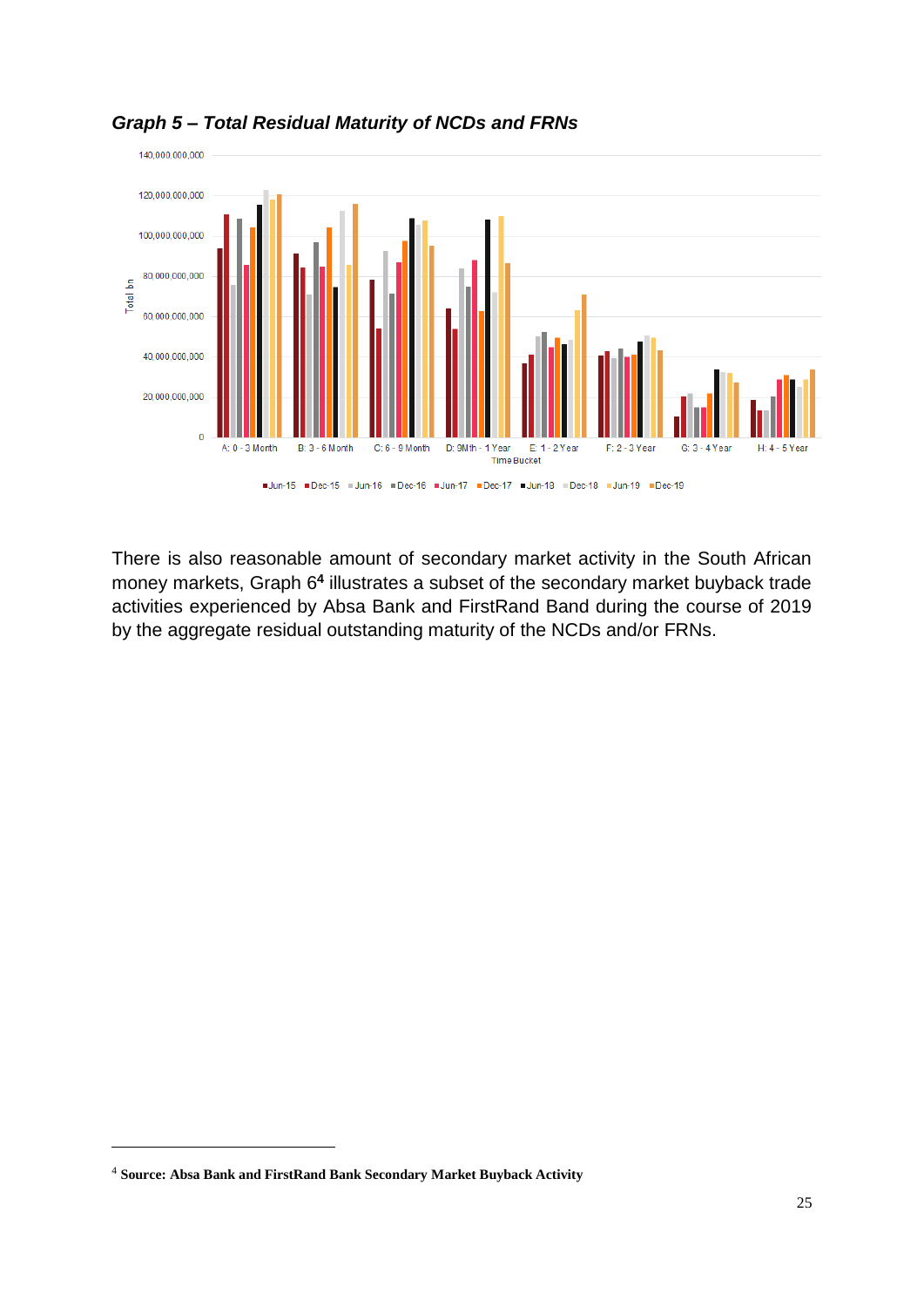

# *Graph 6 – Subset of Secondary Money Market Buyback Trading Activity in 2019*

The magnitude of contingent redemption risk is often under appreciated by the broader market due to lack of explicit reporting transparency, Graph 5 highlights the contingent risk of secondary market trade has consistently exceeded R80bn in the 0-3 month tenor bucket over the past 4 years, whilst Graph 6 illustrates a reasonable magnitude of secondary trade over the past year using Absa Bank and FirstRand Bank data for 2019. This is important when considering the importance and credibility of the short term JIBARs as reference rates in the Global financial market place.

When combining the magnitude of the money markets, the issuers' pricing commitments, secondary market activities, the size of contingent secondary market activity and the ability of asset managers to replicate the underlying performance of the STEFI benchmark, it is clear that JIBAR benchmark reference rates represent a credible underlying market that is formed through the natural forces of supply and demand.

The key difference between JIBAR relative to the historical LIBOR process can be summarized as follows:

- 1. JIBAR is based on committed issuer pricing,
- 2. The magnitude of primary market activity in the South African money market has and continues to grow at a steady pace,
- 3. There is observable secondary market activity in the money markets with roughly 50% concentrated around 3 months,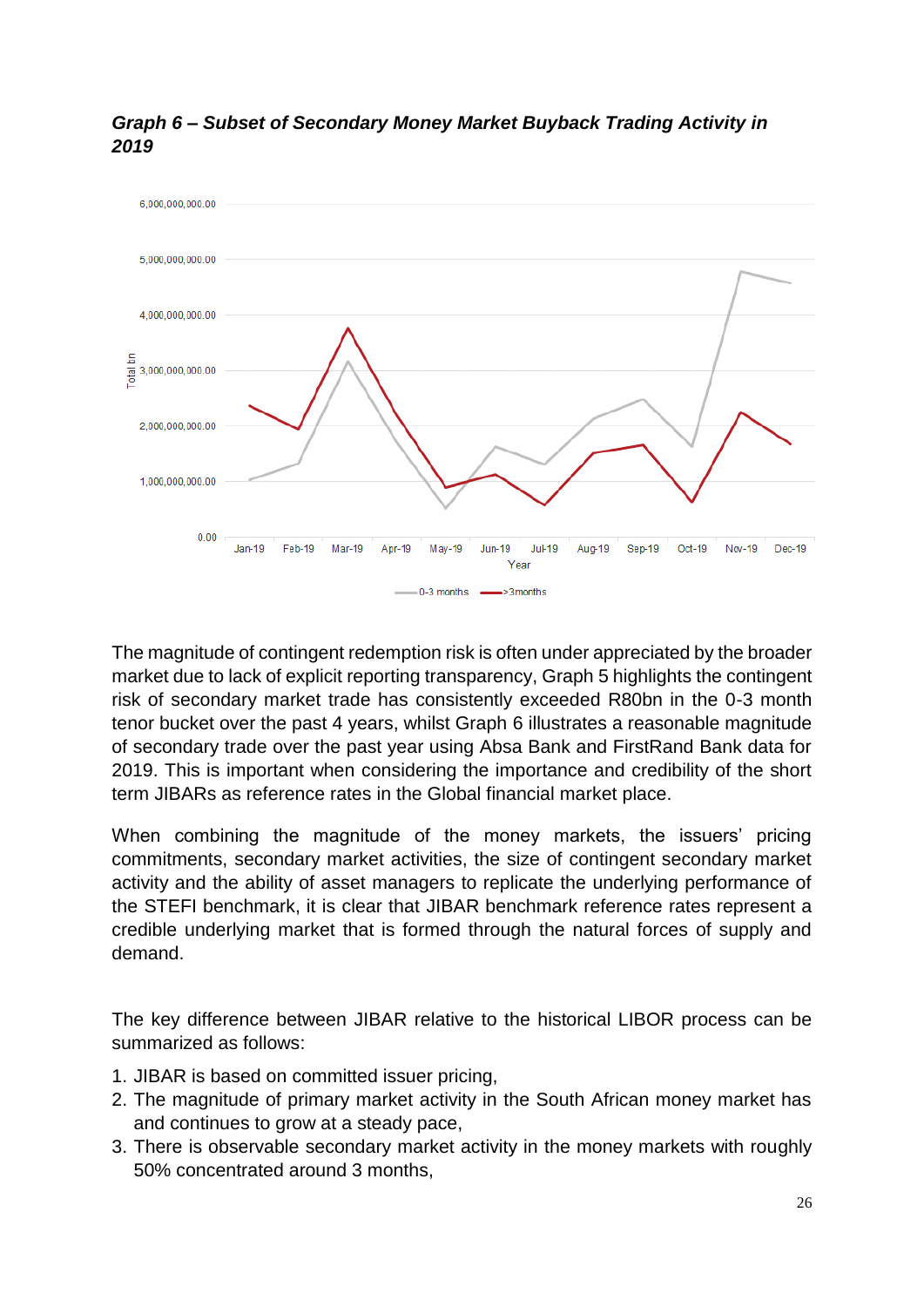4. Contingent secondary trade risk is large, and

The regulator enforces strong oversight over Contributors (covered in further detail in Annexure 4).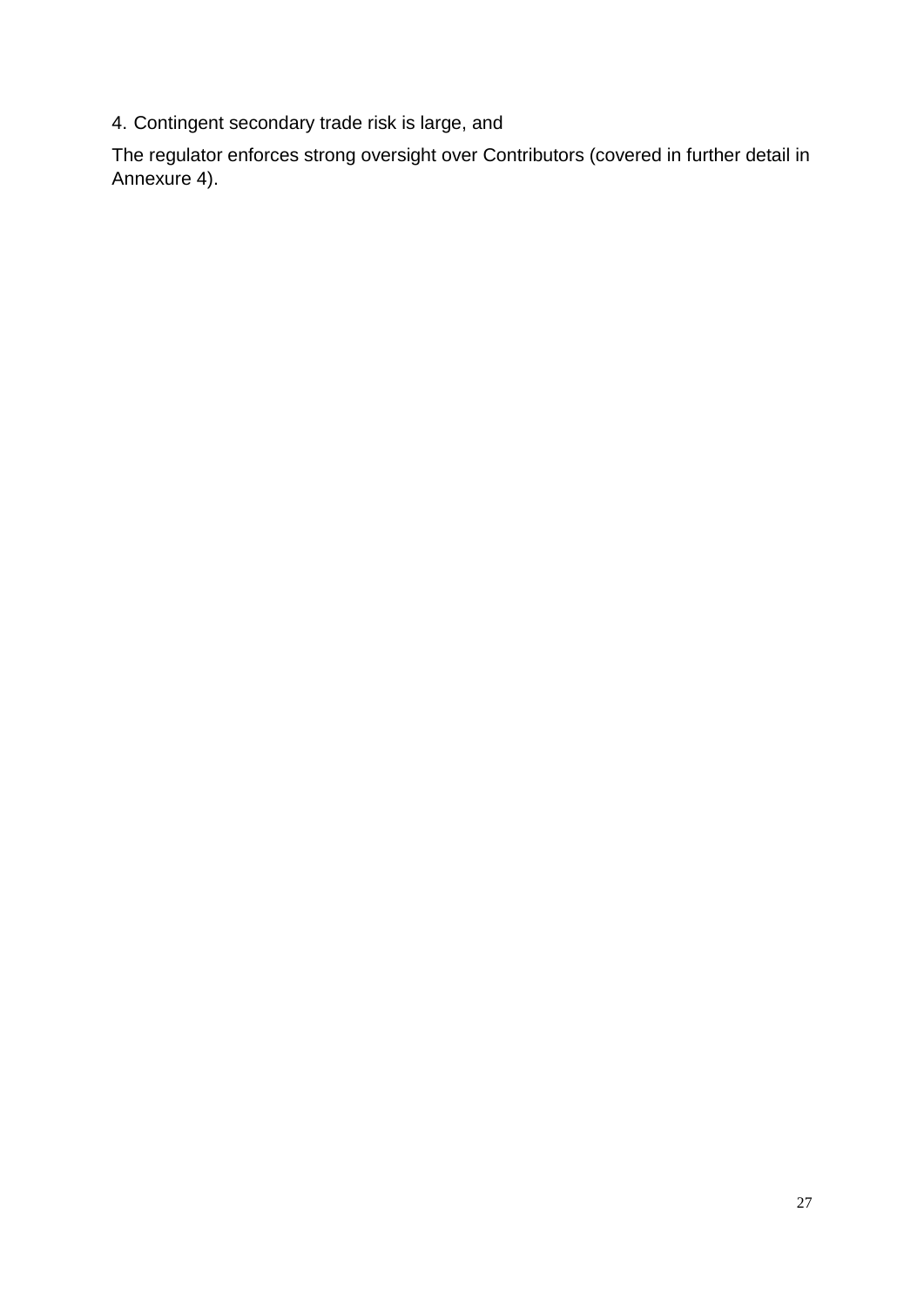# **Annexure 3 – Single versus Multiple Rate Regimes**

To date the developed markets have made progress in establishing alternatives and some have even set firm timeframes for the transition to new reformed risk free reference rates (Single rate regimes). There are however numerous jurisdictions that are approaching reform with a high degree of caution due to the significant financial market disruption that a poorly managed transition could cause. The table below provides a high level overview of the state of benchmark reform efforts outside of South Africa.

|                               | Country                                              |                          |                                                                                                         |                                                                      |                                           |                                                          |                                                 |                                                      |                                          |                                                            |
|-------------------------------|------------------------------------------------------|--------------------------|---------------------------------------------------------------------------------------------------------|----------------------------------------------------------------------|-------------------------------------------|----------------------------------------------------------|-------------------------------------------------|------------------------------------------------------|------------------------------------------|------------------------------------------------------------|
|                               | <b>US</b>                                            | <b>UK</b>                | <b>EU</b>                                                                                               |                                                                      | Canada                                    |                                                          |                                                 | <b>Japan</b>                                         | <b>Australia</b>                         |                                                            |
| <b>IBOR</b> pre-reform        | <b>USD LIBOR</b>                                     | <b>GBP LIBOR</b>         | - EURO LIBOR,<br>- Euro Overnight Index<br>Average (EONIA)<br>- Euro Interbank Offered<br>Rate(EURIBOR) |                                                                      | Canadian dollar offered rate<br>(CDOR)    |                                                          | Japanese Yen LIBOR (JPY<br>LIBOR)               |                                                      | Bank Bill Swap Rates (BBSW)              |                                                            |
| Approach for<br><b>reform</b> | Single                                               | Single                   | Multiple                                                                                                |                                                                      | Multiple                                  |                                                          |                                                 | Multiple                                             | Multiple                                 |                                                            |
| New rates                     | Secured Over-<br>night Finan-<br>cing Rate<br>(SOFR) | Reformed<br><b>SONIA</b> | Euro short<br><b>Term Rate</b><br>(ESTR)                                                                | <b>Hybrid Euro</b><br>Inter-bank<br><b>Offered Rate</b><br>(EURIBOR) | Canadian<br>Dollar Offered<br>Rate (CDOR) | Canadian<br>Overnight<br>Repo Rate<br>Average<br>(CORRA) | Tokyo<br>Interbank<br>Overnight<br>Rate (TIBOR) | Tokyo<br>Overnight<br><b>Average Rate</b><br>(TONAR) | <b>Bank Bill</b><br>Swap Rates<br>(BBSW) | <b>AUD</b><br>Overnight<br><b>Index Average</b><br>(AONIA) |
| <b>IOSCO</b><br>compliant?    | Yes                                                  | Yes                      | Yes                                                                                                     | Yes                                                                  | Yes                                       | Yes                                                      | Yes                                             | Yes                                                  | Yes                                      | Yes                                                        |
| Secured /<br>unsecured?       | s                                                    | U                        | U                                                                                                       | U                                                                    | U                                         | s                                                        | U                                               | U                                                    | $\cup$                                   | U                                                          |
| Is term rates<br>available?   | $N - Q3 2021$                                        | N                        | N                                                                                                       | Y                                                                    | Y                                         | N                                                        | Y                                               | N                                                    | Y                                        | N                                                          |
| <b>Published since</b>        | May 2018                                             | Apr 2018                 | Oct 2019                                                                                                | Nov 2019                                                             | Continues                                 | Q2 2020                                                  | <b>Jul 2017</b>                                 | 2016                                                 | May 2018                                 | May 2016                                                   |

# *Table 1: Overview Global Benchmark Reform Progress<sup>5</sup>*

# **Key Observations**

It is important to distinguish the key underlying motives for jurisdictions to adopt either a single or multiple rate regime, these motives are summarized briefly below:

# **Single Rate Regimes**

1

A number of necessary conditions are required for confidence in a jurisdiction to establish firm timelines for a holistic transition to new reformed risk free reference rates. Particularly when these alternatives are meaningfully different in absolute rate, tenor and behavior through time. Conditions include the existence of a reformed alternative reference rate with a reasonable degree of backward looking data to allow market participants to assess behavior and quantify potential transition adjustments to

<sup>5</sup> **See Supplementary Document 1 for the detailed Overview of Individual Member States' progress on the Reform of Benchmarks within their Individual Jurisdictions**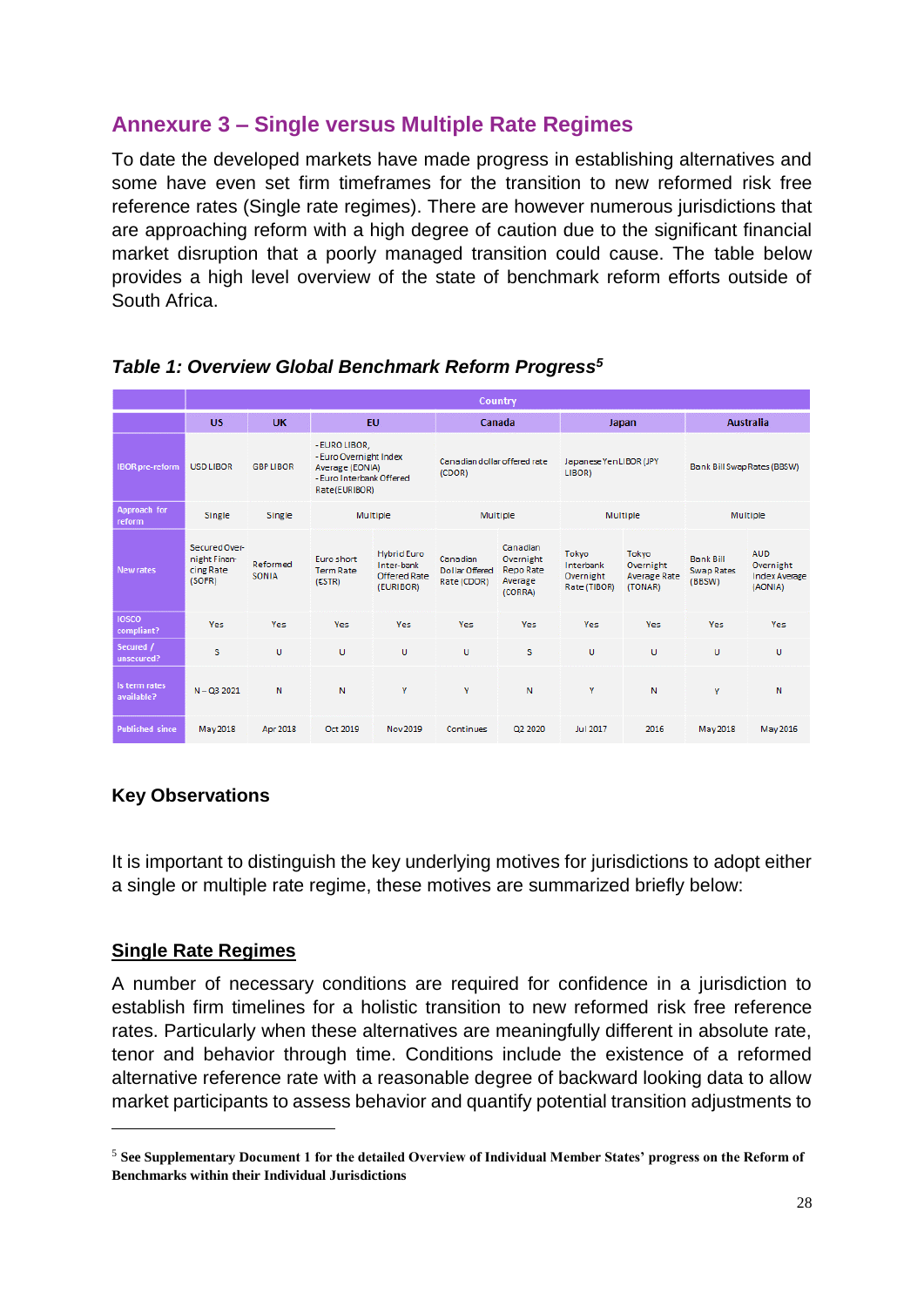financial contracts (for instance SOFR will have a little more than 4 years of market data before transition), there should ideally be signs of balance sheet activities within the broader marketplace that references these new rates and most importantly the derivative market (risk transfer tools) need to have established a reasonable foothold in activity as volumes in this market are a strong indicator of market liquidity (often forming greater than 80% of financial contracts whose financial outcome is based on reference rates). The existence of these conditions allows for a high degree of confidence in the viability and long term sustainability of transitioning holistically to new alternative risk free reference rates.

# **Multiple Rate Regimes**

On the other hand, multiple rate regimes are often necessary when the conditions exist to strengthen existing IBORs. **Particularly where there is existence of credible underlying cash market interest through tradable paper where pricing is formed through the natural forces of demand and supply**. These jurisdictions also either haven't or have only recently established alternative risk free reference rates where viability and long term sustainability is unknown due to the lack of balance sheet activity and limited or no derivative market activity referencing new alternatives. Such a backdrop introduces financial stability risks to establishing firm timeframes, often requiring more time for financial market development. Multiple rate regimes can potentially evolve into Single rate regimes should the appropriate level of depth develop in financial market activity referencing alternative rates.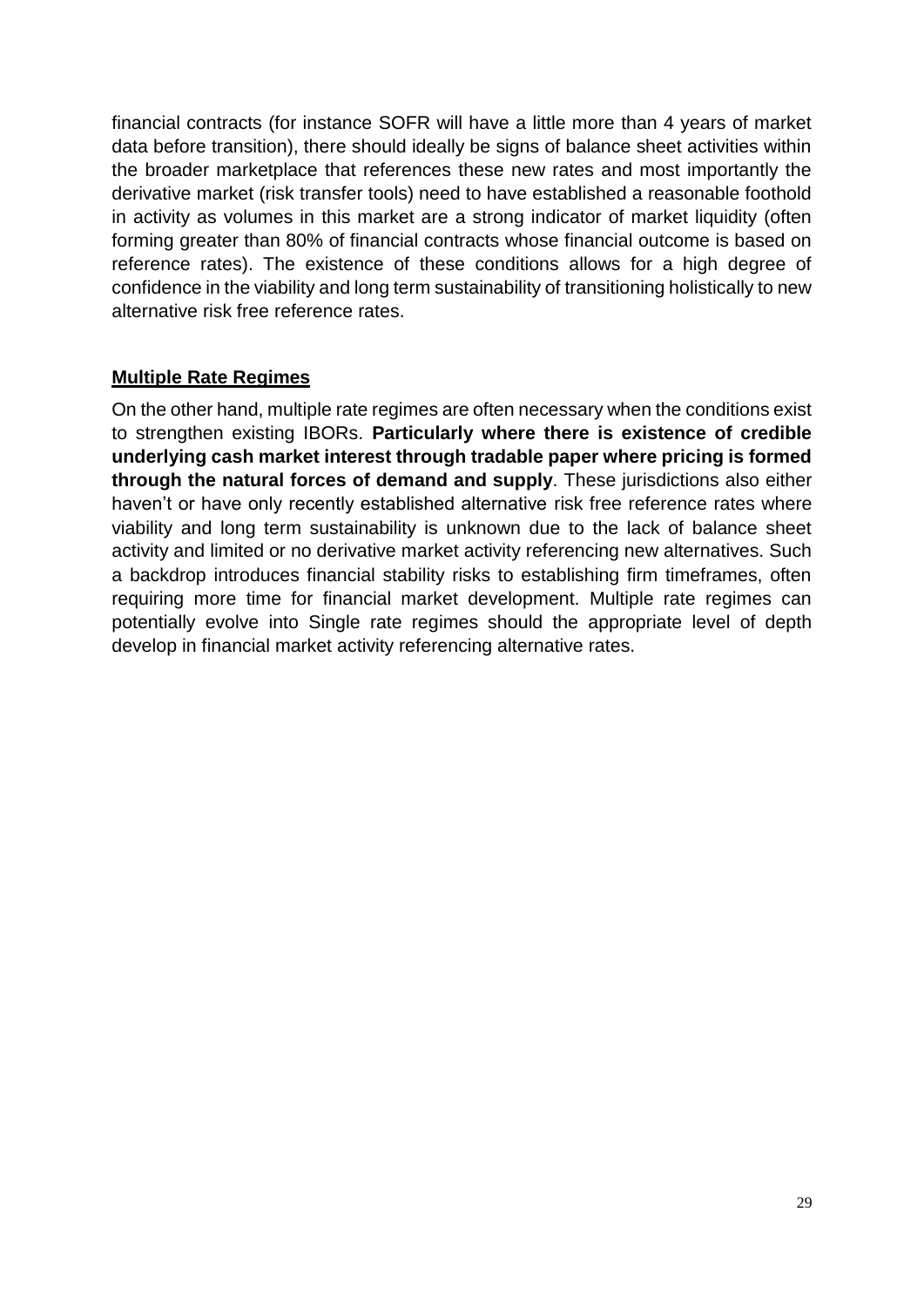# **Annexure 4 – Overview of the JIBAR Code of Conduct**

In response to conduct concerns in the developed markets the SARB commissioned a review of the overall JIBAR process in 2012, the outcome of the review resulted in the introduction of the JIBAR Code of Conduct $6$  (the Code) in 2013 to ensure a robust domestic governance environment that acts as a deterrent to poor conduct on the part of Benchmark Contributors.

The Code is aimed toward strengthening transparency to achieve efficient functioning of the financial market place. It lays out the obligations of contributors, calculation agent and the regulator. The Code also makes provision for complaints and whistleblowing to ensure appropriate recourse to the regulator in the event of misconduct.

The obligations of Contributors is broad and requires that they quote real time pricing through multiple electronic platforms, reflect credible bid and offer rates that are reflective of their financing interests, maintain an overall spread within regulatory guidance to ensure market pricing consistency, establish robust internal governance to ensure compliance with the Code and that contributing banks ensure senior management ownership and oversight of the overall JIBAR process.

The regulator plays an important and dynamic role in assessing Contributors' compliance with the Code by screening all transactions on a t+1 basis to ensure that there is consistency between a Contributors submitted rates for the JIBARs and any primary market transactions that the Contributor may have concluded with the open market together with the observation of screen pricing transparency relative to traded levels.

The Code was established with the IOSCO principles as a benchmark (summarized in the next section). The establishment of the Code and the breadth of its obligations placed on Contributors materially strengthened transparency, surveillance, conduct and plays a pivotal role in strengthening the overall credibility of the JIBARs. The Code is reviewed annually to ensure evolving robustness.

Despite this, the work stream has identified a number of further opportunities to strengthen the JIBARs as detailed in section 5, these considerations will need to be incorporated into the Code if ratified for implementation by the MPG.

<sup>6</sup> **[JIBAR: Code of Conduct, Governance Process and Operating Rules](https://www.resbank.co.za/Lists/News%20and%20Publications/Attachments/8225/Jibar%20Code%20of%20Conduct_January%202018.pdf)**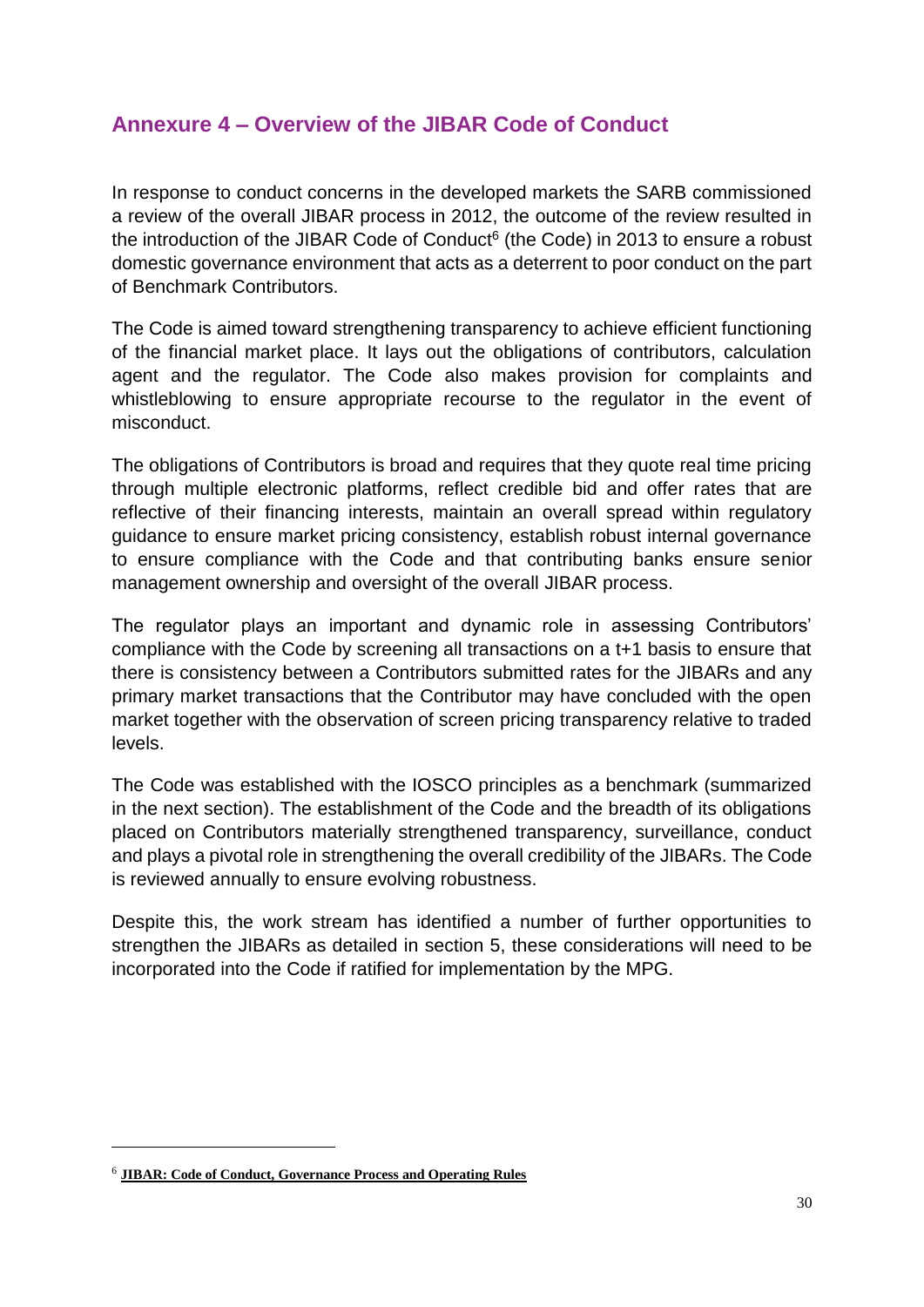# **Annexure 5 - Impact of Basel 3 Liquidity Regulations on JIBAR**

Basel 3 liquidity regulations were promulgated in 2013 and implemented over the course of 2015 through 2019. It has had a material impact on the duration of money market instruments banks in South Africa issue to finance their real economic activities.

Firstly, the Liquidity Coverage Ratio, which was phased in from 2015 through 2019, disincentivises short term fund raising from Banks and/or Non-Bank Financial Institutions in order to conduct real economic lending.

Achieved by redirecting such funding into High Quality Liquid Asset (HQLA) investments to mitigate the liquidity risk associated with refinancing uncertainty should the issuing bank experience a liquidity stress.

$$
LCR = \frac{\text{Stock of high quality liquid assets}}{\text{Net cash outflows over the next 30 days}} \ge 100\%
$$

High Quality Liquid Asset (HQLA) Requirements: Typical Sovereign or High Quality Corporate Debt that trade in low risk, deep and active markets, are unencumbered and freely available.

Secondly, the Net Stable Funding Ratio (NSFR) measures the amount of longer-term, stable funding sources required by an institution given the liquidity profile of its assets and the contingent liquidity risk arising from off-balance sheet exposures. The standard defines the minimum amount of funding that is expected to be stable over a 1 year horizon. The NSFR is intended to promote longer-term structural funding of a bank's balance sheet.

**NSFR =**

\n**Aguired amount of stable funding (ASF)**

\n
$$
\geq 100\%
$$

\n $\geq 100\%$ 

In combination these two new regulations have incentivized the banking sector to issue longer dated debt (in particular money market instruments) into the domestic investor base as a means to ensure regulatory compliance with these two new liquidity measures in the primary market.

An additional factor that has compounded the duration dynamic is the increase in the cost of fundraising that has faced the banking sector since the global financial crisis. Graph 7 <sup>7</sup> shows the cost trajectory banks have faced since the late 2000s to raise

<sup>7</sup> **Source: Absa Bank and FirstRand Bank Liquidity Premium Spreads**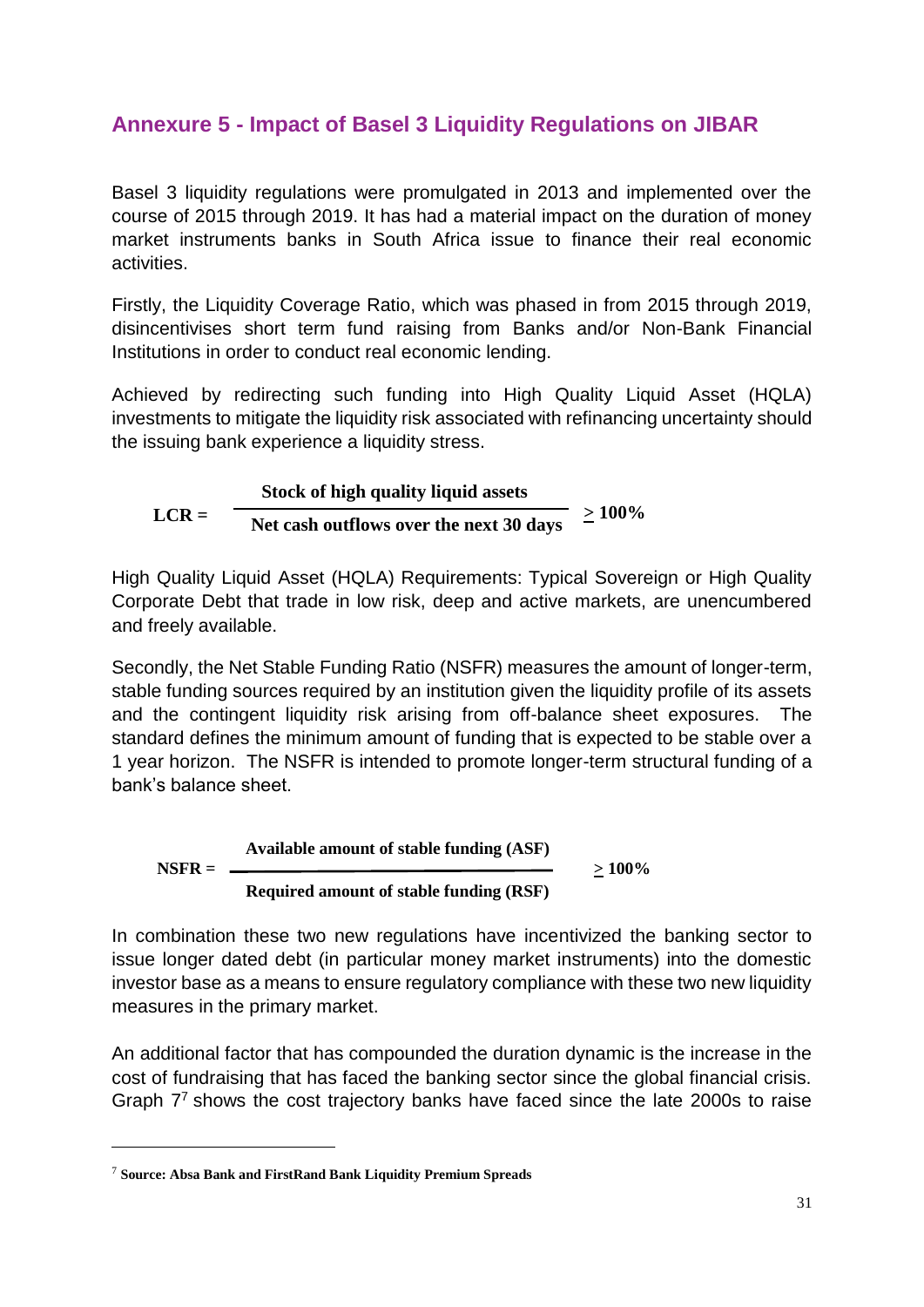funding in the 3, 6, 9 and 12 month maturities as a spread above the 3 month JIBAR benchmark.



*Graph 7 – Cost of Bank Financing above 3M JIBAR*

This increasing cost trajectory for the banking industry has added price incentives for investors to extend the duration of their portfolios to enhance return. Given the market making commitments of banks, investors do have the ability to liquidate portions of these investments should they experience liquidity needs. This has therefore increased secondary market activity, particularly in the short term space.

It is therefore clear that the banking regulations and market pricing trends over time have incentivized an increase in the duration of money market activity. This has had the adverse consequence of reducing primary issuance of shorter dated NCDs, including particularly 3M NCDs which is the benchmark reference rate for the majority of the c. R 40 trillion in open financial market contracts across the South African economy.

However this does not conclude that 3M JIBAR is not credible. Pricing commitments to issue remain live daily, and there is a reasonable amount of secondary market activity within the money markets to act as a self-regulating mechanism to achieve pricing credibility.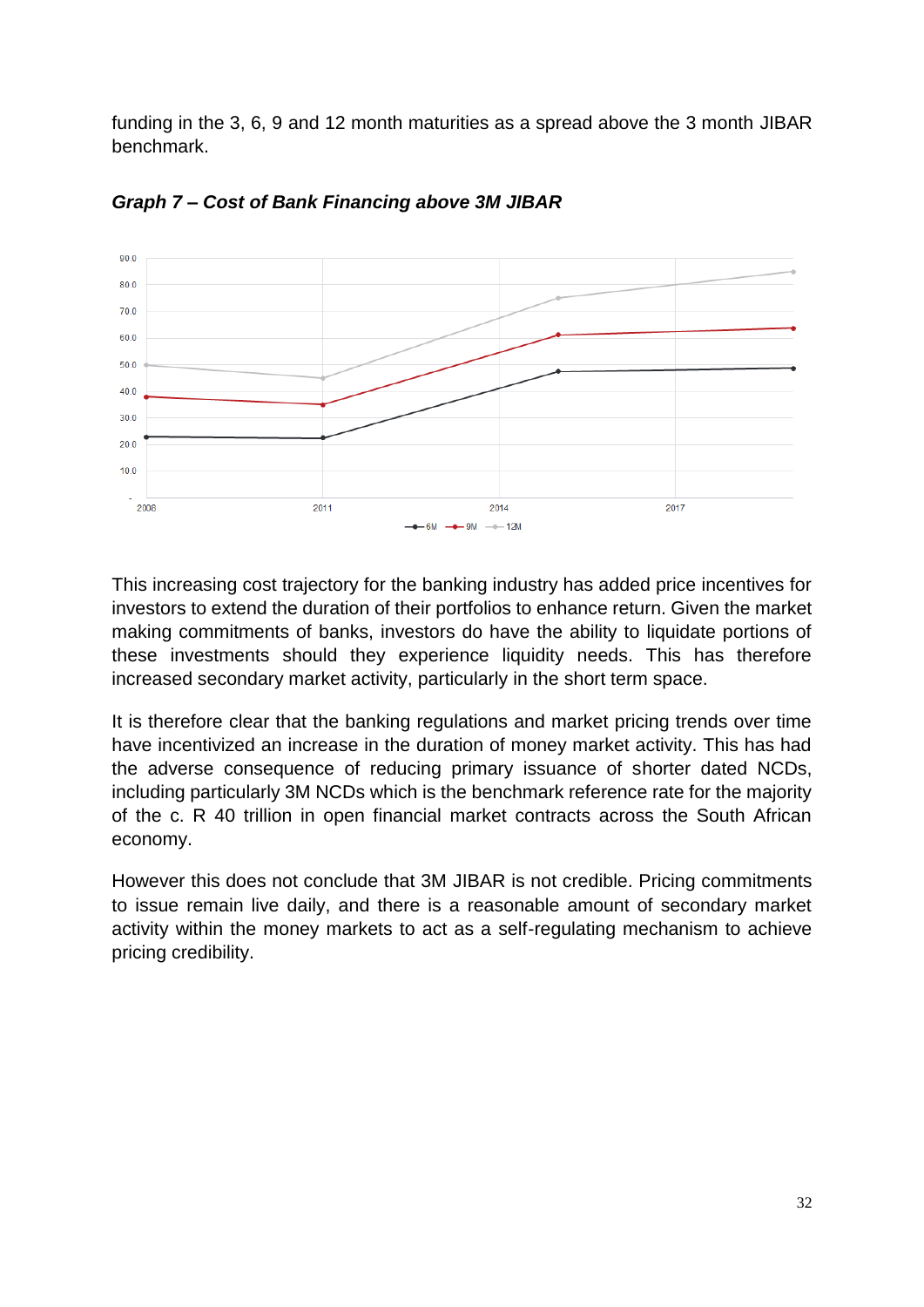# **Annexure 6 – Breakdown of the banking sectors term wholesale liabilities**

The table below outlines the term wholesale financing activities of the large South African Banks. As reflected by the data, Non-Bank Financial Institutional investors represent the largest contributors of wholesale financing to the banking sector, with products ranging from tradable NCDs and FRNs through to non-tradable fixed deposit instruments. This category has been the key focus of the SARB's consultation paper and one of its key recommendations with respect to Hybrid-JIBAR.

Beyond this source of financing the incremental wholesale financing sources relate to Non-Financial Corporate and Public Sector depositors which take on the form of fixed deposits. This is a proportionately smaller volume of deposits and as outlined in the body of this paper, fixed deposit instruments often embed relationship pricing aspects which would not be suitable from a benchmark design perspective. Therefore no alternative risk based reference rates could be considered.

| Tenor                                        | <b>Non-Bank</b><br><b>Financial</b><br><b>Institutions</b><br>and Banks | Non-<br><b>Financial</b><br>Corporate | <b>Public</b><br><b>Sector</b> |
|----------------------------------------------|-------------------------------------------------------------------------|---------------------------------------|--------------------------------|
| Other Short Term (1 day to 1 month)          | 160                                                                     | 78                                    | 120                            |
| Medium Term (1 month to 6 months)            | 331                                                                     | 80                                    | 76                             |
| Long Term (greater than 6 months)            | 875                                                                     | 59                                    | 32                             |
| Total                                        | 1,366                                                                   | 218                                   | 228                            |
| <b>Percentage of Term Wholesale Deposits</b> | 75%                                                                     | 12%                                   | 13%                            |

\*BA900 data as at March 2020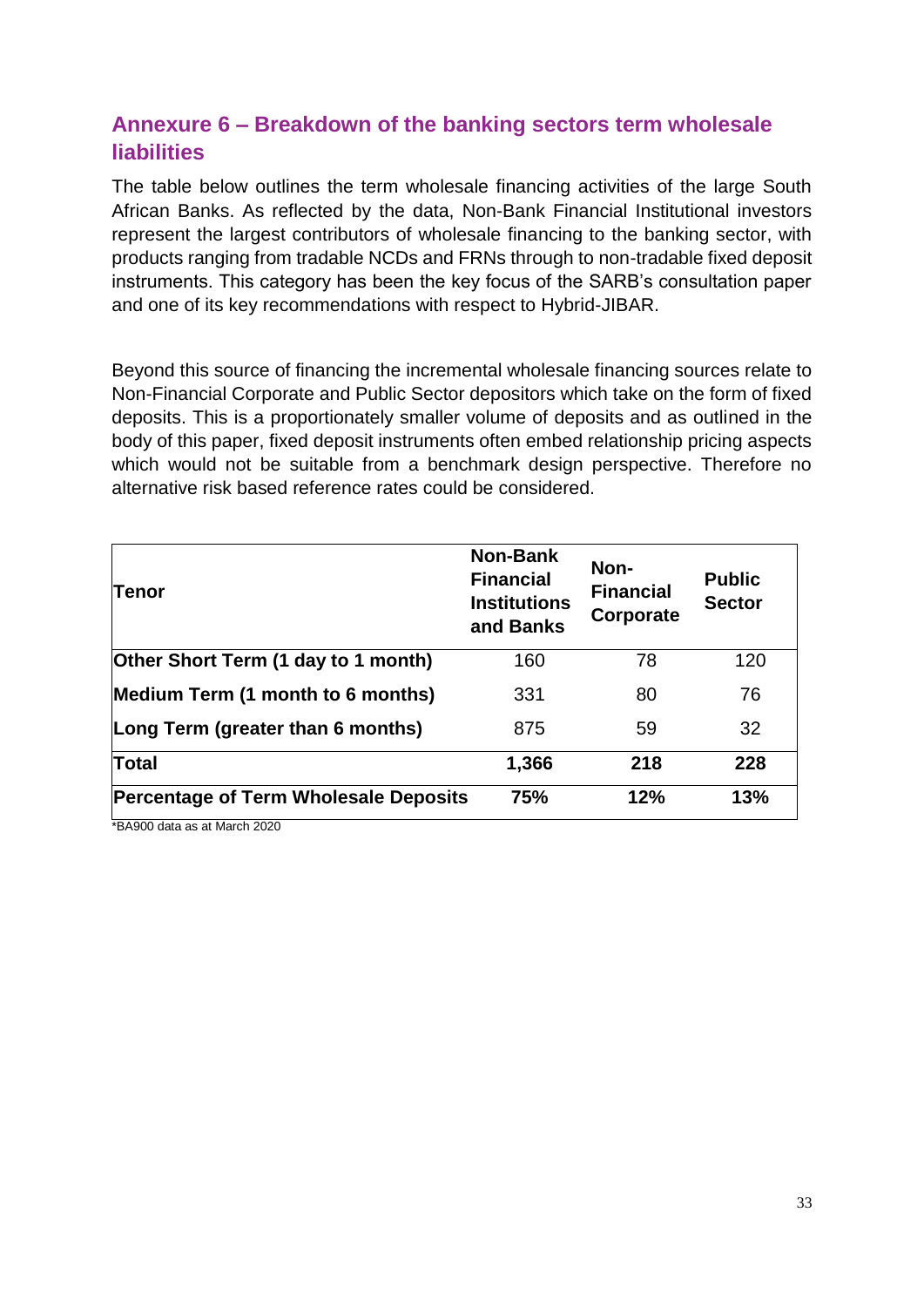# **Annexure 7 – Assessment of JIBAR, Hybrid-JIBAR and Strengthened JIBAR against key IOSCO Principles**

The International Organisation of Securities Commissions (IOSCO) released its Principles for Financial Benchmarks final report in July 2013. The objective of the Principles was to "*create an overarching framework…"; "…that will address conflicts of interest in the Benchmark-setting process, as well as transparency and openness when considering issues related to transition*."<sup>8</sup>

IOSCO established 19 Principles intended to harmonise processes across all types of Benchmarks, not just the critical benchmarks such as the Libors. Please refer to Annexure 1 for a full list and brief overview of these Principles.

They key and most critical IOSCO principles of Benchmark Design, Data Sufficiency, Hierarchy of Data Inputs and Submitter Code of Conduct are applied to the following existing and potential benchmark reference rates in order to assess their respective levels of compliance.

- 1. 3M JIBAR with consideration to the primary underlying market activity only, as previously assessed by the SARB,
- 2. 3M Hybrid-JIBAR as outlined in the SARBs consultation paper, whereby NCD and NBFI Fixed Deposit transactional data are consolidated, and
- 3. 3M Strengthened JIBAR with consideration to the multitude of perspectives including primary, secondary, contributor price making obligations and size of underlying interest in the market.

<sup>8</sup> **IOSCO Principles for Financial Benchmarks**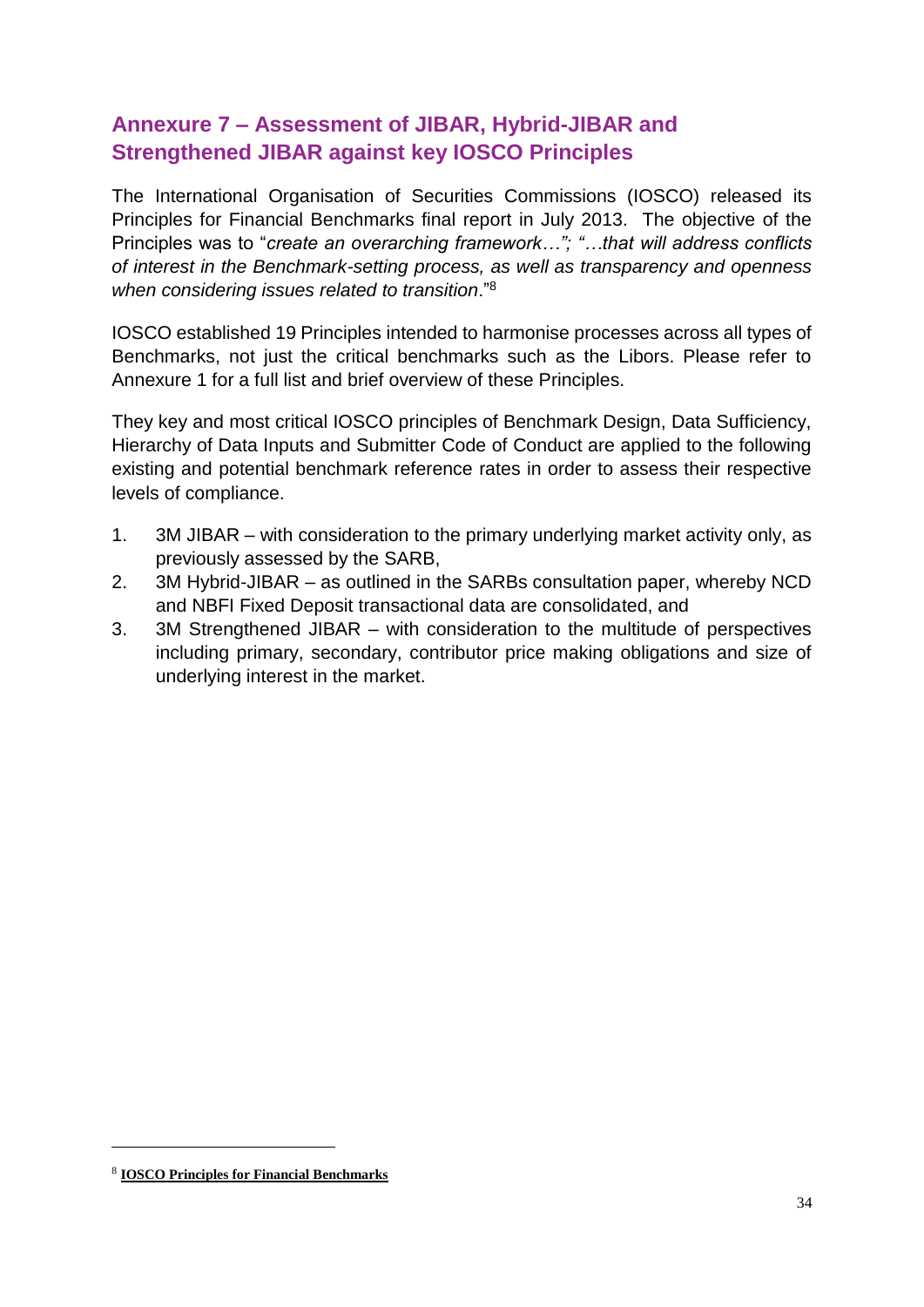| <b>Key IOSCO</b><br><b>Principles</b>       |              | <b>3M JIBAR</b><br>(as previously<br>assessed)                                                                                                                                                                                                   |              | <b>3M Hybrid JIBAR</b><br>(as per Consultation<br>Paper)                                                                                                                                                                                                                                                                                                                                                                                                                                                                                           |              | <b>3M Strengthened JIBAR</b><br>(Work stream recommendation)                                                                                                                                                                                                                                                                                                                                                                                                                                                                                                             |  |  |
|---------------------------------------------|--------------|--------------------------------------------------------------------------------------------------------------------------------------------------------------------------------------------------------------------------------------------------|--------------|----------------------------------------------------------------------------------------------------------------------------------------------------------------------------------------------------------------------------------------------------------------------------------------------------------------------------------------------------------------------------------------------------------------------------------------------------------------------------------------------------------------------------------------------------|--------------|--------------------------------------------------------------------------------------------------------------------------------------------------------------------------------------------------------------------------------------------------------------------------------------------------------------------------------------------------------------------------------------------------------------------------------------------------------------------------------------------------------------------------------------------------------------------------|--|--|
| Principle 6:<br><b>Benchmark Design</b>     | X            | Previously<br>the<br>design of JIBAR only<br>considered primary<br>market activity.<br>As pointed out in the<br>consultation paper,<br>limited<br>there<br>is<br>primary market trade<br>activity in 3M JIBAR<br>to support IOSCO<br>compliance. | $\mathbf{x}$ | The Hybrid JIBAR<br>combines NCDs and<br>NBFI deposits in its<br>determination.<br>the<br>One<br>of<br>fundamental<br>challenges is the<br>comingling<br>of<br>products that have<br>vastly<br>different<br>liquidity<br>features<br>which<br>drive<br>meaningful<br>differences<br>in<br>pricing.<br>Such an approach<br>suffers from design<br>flaws that create<br>substantial volatility<br>rates<br>that<br>is<br>in.<br>unpredictable<br>and<br>potentially<br>detrimental<br>if<br>referenced<br>by<br>financial<br>market<br>transactions. | $\checkmark$ | The holistic approach considers the<br>following: the overall size and<br>liquidity of the South African money<br>markets (c. 600bn), primary market<br>activity in NCDs, the existence of<br>secondary market activity in both<br>NCDs and FRNs with residual<br>maturities of less than 3 months and<br>the size of contingent secondary<br>trade activities which support and<br>reinforce price formulation through<br>the natural forces of supply and<br>demand.                                                                                                   |  |  |
| Principle 7:<br>Data sufficiency            | X            | Due to lack of market<br>activity<br>it<br>was<br>previously assumed<br>that<br>confidence<br>around<br>price<br>discovery for 3M<br>JIBAR is low.<br>Due in particular to<br>limited<br>primary<br>market trade in 3<br>month NCDs.             | $\checkmark$ | Consultation<br>The<br>Paper argues that<br>the inclusion of NBFI<br>deposits<br>will<br>strengthen<br>data<br>sufficiency.                                                                                                                                                                                                                                                                                                                                                                                                                        | $\checkmark$ | While there isn't a meaningful<br>number<br>primary<br>market<br>of<br>transactions supporting 3M JIBAR,<br>the existence of secondary market<br>activity in both NCDs and FRNs with<br>residual maturities of up to 3 months<br>exists.<br>There is furthermore a credible<br>argument in the size of<br>the<br>underlying money markets that<br>drives the pricing commitments of<br>contributors through the natural<br>forces of supply and demand.<br>Enhanced<br>contributor<br>pricing<br>commitments<br>brinas<br>greater<br>credibility to live market pricing. |  |  |
| Principle 8:<br>Hierarchy of data<br>inputs | $\checkmark$ | Takes<br>committed<br>quotes as inputs into<br><b>Benchmark</b><br>determination which<br>is in compliance with<br>Principles,<br><b>IOSCO</b><br>though rests further<br>down the waterfall<br>approach                                         | $\checkmark$ | Takes<br>committed<br>quotes as inputs into<br><b>Benchmark</b><br>determination which<br>is in compliance with<br>IOSCO Principles.                                                                                                                                                                                                                                                                                                                                                                                                               | $\checkmark$ | Takes committed quotes as inputs<br>into Benchmark determination which<br>is in compliance with IOSCO<br>Principles, though rests further down<br>the waterfall approach.<br>Consideration could be given to<br>harvest secondary market data,<br>however this may require a high<br>degree of reliance on interpolation<br>which could materially complicate<br>the determination process and add<br>potential undue volatility due to<br>pricing dynamics in the vicinity of<br>Monetary Policy Meetings/Decision<br>points.                                           |  |  |